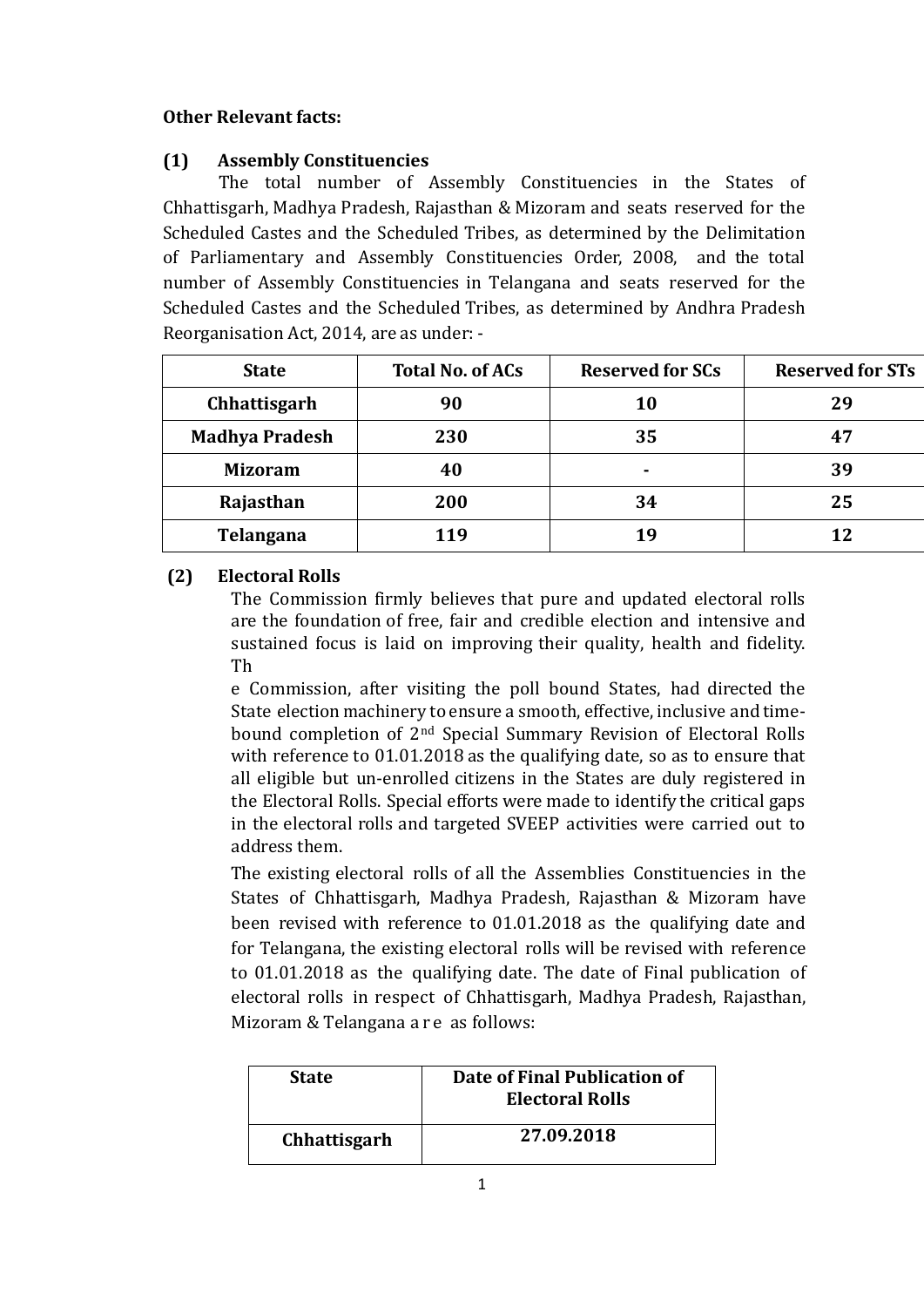| <b>Madhya Pradesh</b> | 27.09.2018 |
|-----------------------|------------|
| Mizoram               | 27.09.2018 |
| Rajasthan             | 28.09.2018 |
| Telangana             | 12.10.2018 |

The details of the final publication are available on the NVSP website [\(www.nvsp.in\)](http://www.nvsp.in/) / CEO, Chhattisgarh website [\(www.ceochhattisgarh.nic.in\)](http://www.ceochhattisgarh.nic.in/), CEO, Madhya Pradesh website [\(www.ceomadhyapradesh.nic.in\)](http://www.ceomadhyapradesh.nic.in/), CEO, Rajasthan website [\(www.ceorajasthan.nic.in\)](http://www.ceorajasthan.nic.in/), CEO, Mizoram website [\(www.ceomizoram.nic.in\)](http://www.ceomizoram.nic.in/), CEO, Telangana website [\(www.ceotelangana.nic.in\)](http://www.ceotelangana.nic.in/). As per the final electoral roll, the number of electors in the State is as follows:

| <b>State</b>          | Total No. of electors as per<br>draft electoral rolls | Total No. of electors as per<br>final electoral rolls |
|-----------------------|-------------------------------------------------------|-------------------------------------------------------|
| Chhattisgarh          | 1,81,80,422                                           | 1,85,45,819                                           |
| <b>Madhya Pradesh</b> | 4,94,42,791                                           | 5,03,34,260                                           |
| Mizoram               | 7,60,303                                              | 7,68,181                                              |
| Rajasthan             | 4,75,10,434                                           | 4,74,79,402                                           |
| Telangana             | 2,61,36,776                                           | To be published                                       |

## **(a) Photo Electoral Rolls**

Photo Electoral Rolls will be used during the General Election and photo percentage in Photo Electoral Rolls of the Chhattisgarh, Madhya Pradesh, Rajasthan, Mizoram & Telangana are as under:

| <b>State</b>          | <b>Use of Photo Electoral Rolls</b><br>(%) |
|-----------------------|--------------------------------------------|
| Chhattisgarh          | 99.75                                      |
| <b>Madhya Pradesh</b> | 100.00                                     |
| <b>Mizoram</b>        | 100.00                                     |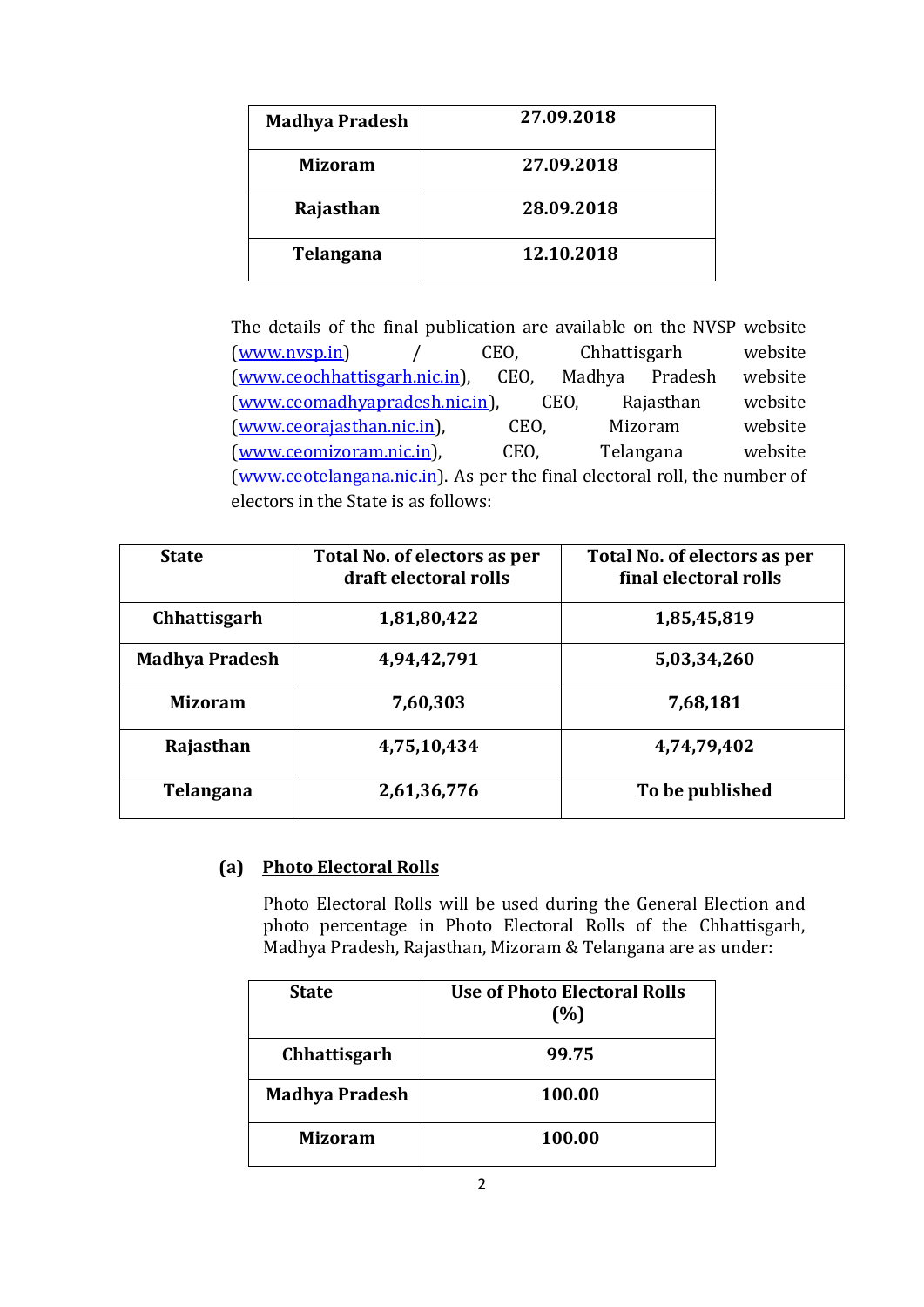| Rajasthan | 99.81  |
|-----------|--------|
| Telangana | 100.00 |

### **(b) Electors Photo Identity Cards (EPIC)**

Identification of the voters at the polling booth at the time of poll shall be mandatory. Electors who have been provided with EPIC shall be identified through EPIC. Presently, the EPIC coverage in Chhattisgarh, Madhya Pradesh, Rajasthan, Mizoram & Telangana are as under:

| <b>State</b>          | <b>Electors Photo Identity</b><br>Cards(EPIC) Coverage<br>(%) |
|-----------------------|---------------------------------------------------------------|
| <b>Chhattisgarh</b>   | 96.02                                                         |
| <b>Madhya Pradesh</b> | 100.00                                                        |
| <b>Mizoram</b>        | 100.00                                                        |
| Rajasthan             | 99.99                                                         |
| Telangana             | 100.00                                                        |

All the residual electors are advised to obtain their Elector Photo Identity Cards from the Electoral Registration Officers of their Assembly Constituencies, urgently.

In order to ensure that no voter is deprived of his/her franchise, if his/her name figures in the Electoral Rolls, separate instructions will be issued to allow additional documents for identification of voters, if needed. Aadhaar Card will also be allowed as an additional document for establishing the identity of voters at the Polling Stations.

### **(c) Photo Voter Slips (PVS)**

To facilitate the voters to know where he/she is enrolled as a voter at a particular polling station and what is his/her serial number in the Electoral roll, the Commission has directed that official **voter slip bearing the Photo of the elector (wherever present in the roll) will be distributed at least 5 days before the**  date of poll to all enrolled voters by the District Election Officeranda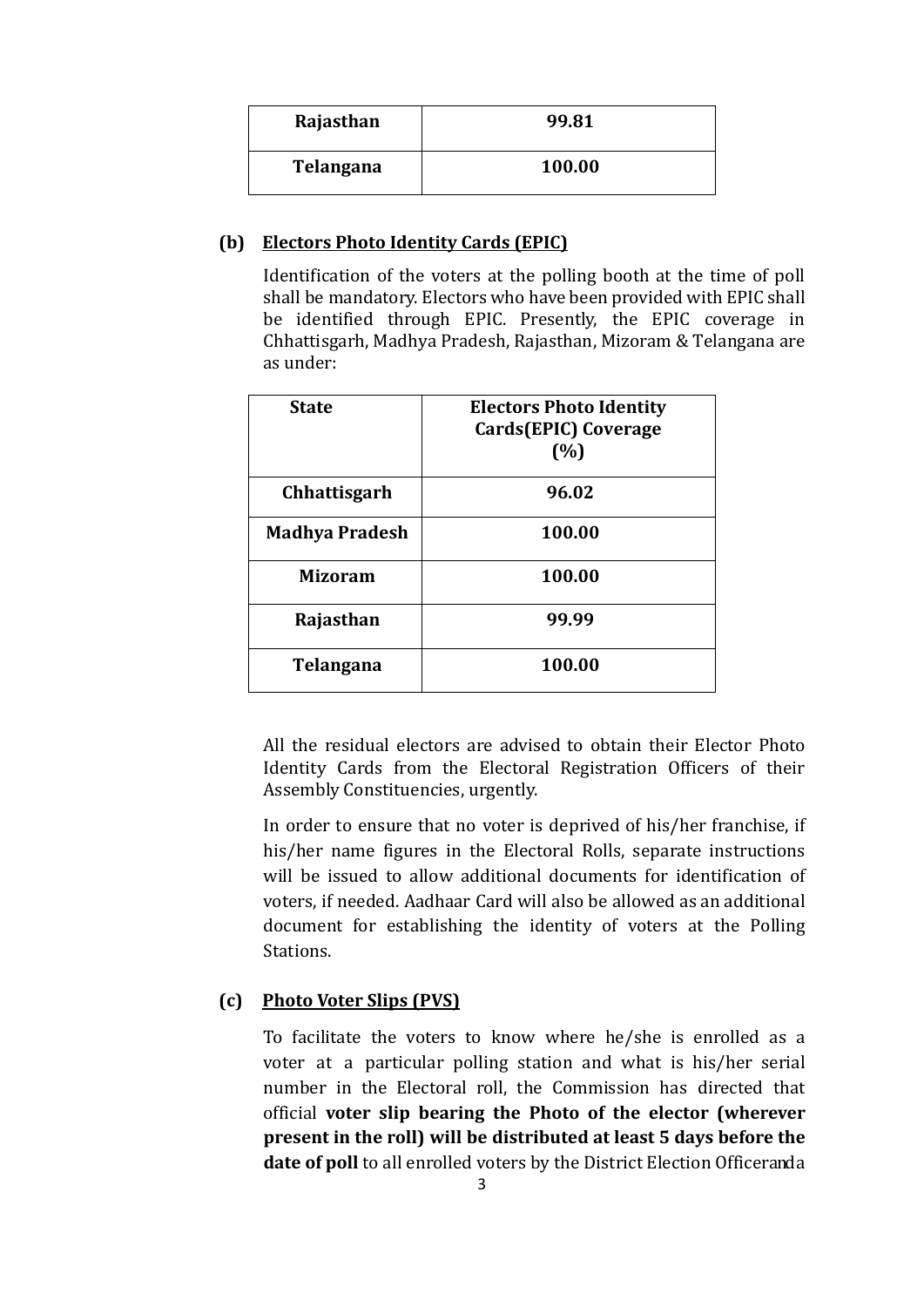very close and rigorous monitoring of the distribution process shall be done by the DEO and General Observer concerned. The size, design and format of the Photo Voter Slip has also been substantially improved to enhance its utility and effectiveness in voter identification, awareness and guidance by increasing the size of the image, providing additional information along with polling station Nazri Naksha on the reverse of the slip and improvement in the quality of printing. It has also been directed that the said voter slip should be in the languages in which electoral roll is published for that Assembly Constituency. The Commission has laid a special emphasis on the systematic, efficient and timely distribution of the Photo Voter Slips through the Booth Level Officers (BLOs), who are under strict instructions to hand over the voter slip to the elector concerned only and not to any other person. The BLOs shall also maintain a Pre-Printed Register of Voters and take the signatures/thumb impression of person to whom the Photo Voter Slip is delivered.

The residual undistributed Voter Slips shall be returned by the BLO to the concerned ERO, who shall keep the same in a sealed cover after making an alphabetical list of the undistributed PVS in respect of each Part/polling station. Two copies of such alphabetical lists shall be handed over to the RO of the concerned constituency, while sealed cover of undistributed photo voter slips shall remain in safe custody with the ERO. No further distribution of photo voter slips shall be done after the same are returned to the ERO.

**The Returning Officer (RO) of the Constituency shall prepare a schedule for distribution of Photo Voter Slips by the BLOs.** A copy of this schedule shall be given by the RO to the Political Parties, Booth Level Agents (BLAs) of all recognized political parties well in advance, if they have been appointed and contesting Candidates and their Agents, under acknowledgement.

#### **(d) Braille Photo Voter Slips:**

To ensure wholesome and constructive participation and active engagement of Persons with Disabilities(PwDs) in the election process, the Commission has directed to issue Accessible Photo Voter Slips with Braille Features to Persons with Visual Impairment or Blind, over and above normal Photo Voter Slips to be issued.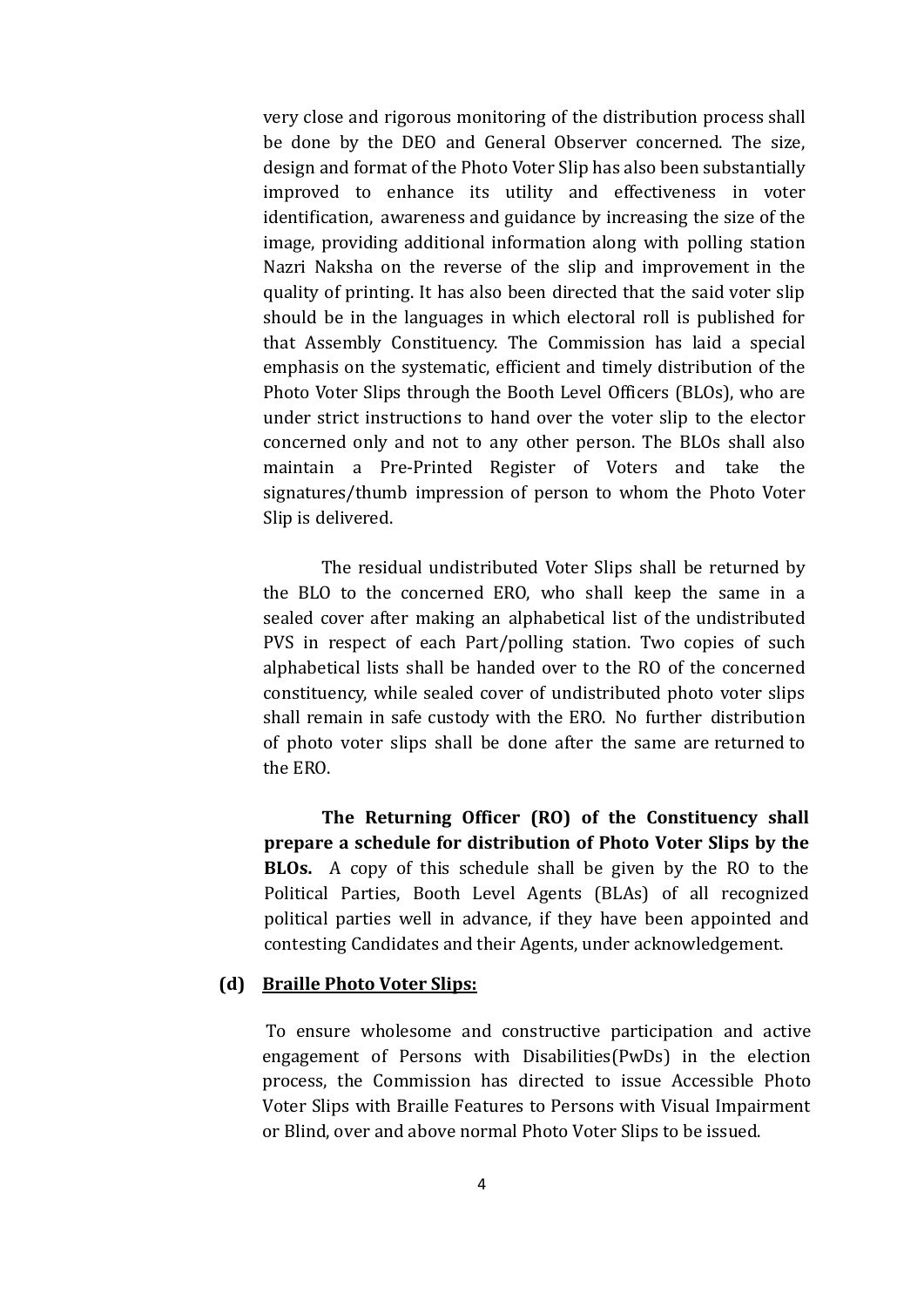### **(e) Voter Guide:**

In this election, a **Voter Guide (in Vernacular / English)** shall be handed over to **every** household ahead of the elections, giving information about the date and time of polls, contact details of the BLOs, important websites, helpline numbers, documents required for identification at the polling station besides other important information including the Do's and Don'ts for voters at the polling station. This Voter Guide Brochure will be distributed along with the Photo Voter Slips by the BLOs.

#### **(3) Polling Stations and Special Facilitation**

| <b>State</b>          | <b>No. of Polling</b><br><b>Stations in 2013-14</b> | <b>No. of Polling</b><br><b>Stations in 2018</b> | % Increase |
|-----------------------|-----------------------------------------------------|--------------------------------------------------|------------|
| <b>Chhattisgarh</b>   | 21,418                                              | 23,632                                           | 10.34%     |
| <b>Madhya Pradesh</b> | 53,896                                              | 65,341                                           | 21.24%     |
| <b>Mizoram</b>        | 1,126                                               | 1,164                                            | 3.37%      |
| Rajasthan             | 45,334                                              | 51,796                                           | 14.25%     |
| Telangana             | 29,138                                              | 32,574                                           | 11.80%     |

The number of Polling Stations of Chhattisgarh, Madhya Pradesh, Rajasthan, Mizoram & Telangana are as follows:

# **(a) Assured Minimum Facilities (AMF) at Polling Stations:**

The Commission has upgraded the status of facilities at the Polling Stations from the earlier concept of Basic Minimum Facilities (BMF) to Assured Minimum Facilities (AMF). Accordingly, instructions have been issued to the Chief Electoral Officer to ensure that every Polling Station is equipped with Assured Minimum Facilities (AMF) like drinking water, shed, toilet, ramp for the physically challenged voters, a standard voting compartment etc. for the convenience and facilitation of voters.

## **(b) Facilitation for Persons with Disabilities (PwD):**

The Commission has issued instructions to ensure that as far as practicable, all polling stations are located at ground floor and sturdy ramps are provided for the convenience of differently-abled electors with wheel-chairs. Further, in order to provide targeted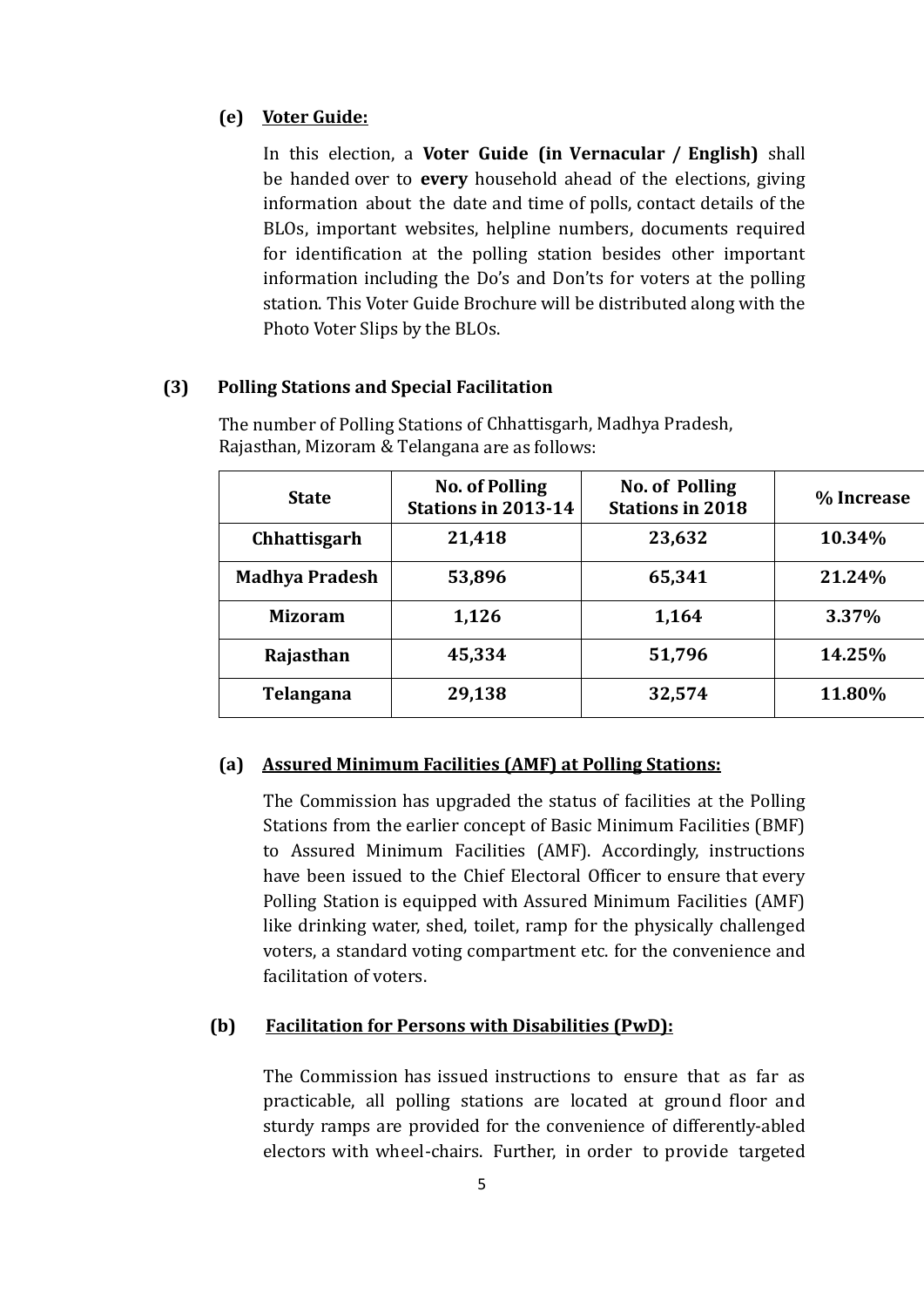and need- based facilitation to differently-abled voters, the Commission has directed that all Persons with Disabilities (PwDs) in an Assembly Constituency are identified and tagged to their respective Polling Stations and necessary disability-specific arrangements made for their smooth and convenient voting experience on the poll day. Identified PWDs will be assisted by volunteers appointed by RO/DEO. Special facilitation will be made for PWDs electors at Polling Stations. Also, it has been directed that differently-abled electors are given priority for entering polling booths, provision made for designated parking spaces close to the entrance of polling premise and special care to be provided to electors with speech and hearing impairment. Special focus has been laid for the sensitization of the polling personnel regarding the unique needs of the differently-abled.

The Commission has directed the Chief Electoral Officers that there should be proper transport facility for PwDs in each and every polling station on the day of poll. Each and every PwD voter will be provided free pass on public transport on poll day.

## **(c) Voter Facilitation Posters:**

In order to fulfill the statutory requirements under **Rule 31** of the Conduct of Elections Rules, 1961 and to provide accurate and relevant information for voter awareness and information at each polling station, the Commission has also directed that uniform and standardized Voter Facilitation Posters (VFP) shall be displayed on all Polling Stations for greater facilitation and awareness of the voters. A total of FOUR (4) Posters have been designed to capture voter-centric information relevant on the poll day like details of the Polling Booth, polling area specified for that particular polling booth, list of contesting candidates, contact details of the important election functionaries, list of prescribed identification documents, illustrative voting procedure, items prohibited around the polling booth and important Do's and Dont's to be observed on the poll day. The Commission has directed that these four VFPs shall be prominently displayed at each polling booth in the poll-going State.

#### **(d) Voter Assistance Booths (VAB):**

Voter Assistance Booths shall be set up for **every polling station location,** having a team of BLO/officials with the objective of facilitating the voter to locate his/her polling booth number and serial number of that voter in the electoral roll of that concerned polling booth. The VABs will be set up with prominent signage and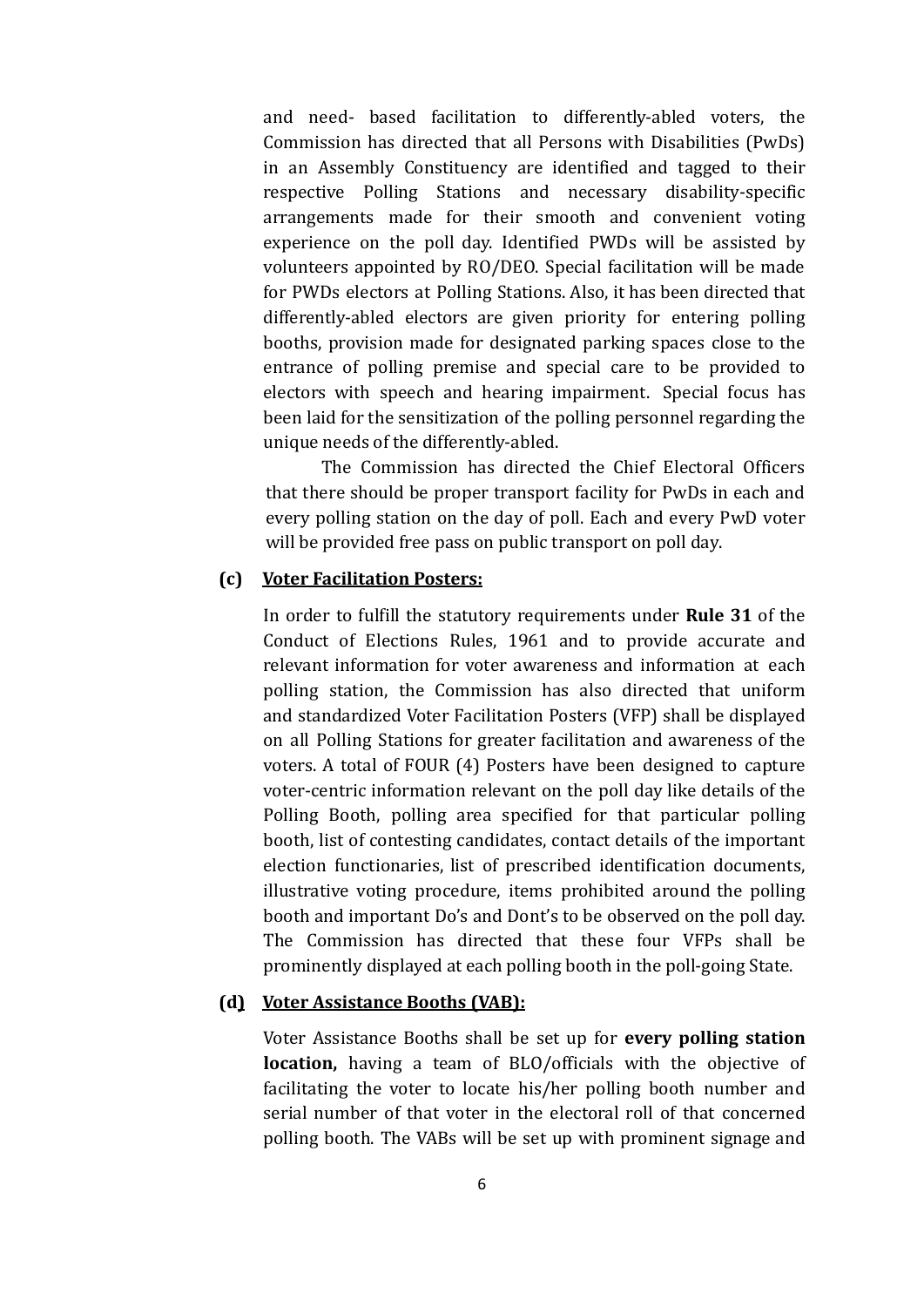in such a manner that it will be conspicuous to the voters as they approach the polling premise/building to enable them to seek required facilitation on the poll day.

## **(e) Increase in Height of Standardized Voting Compartment to ensure Secrecy of Voting-**:

In order to maintain the secrecy of vote at the time of poll and uniformity in use of voting compartments, the Commission has issued revised instructions to increase the height of the Voting Compartments to 30 inches. It has been, further, directed that the Voting Compartment should be placed on a table whose height shall be 30 inches and only corrugated plastic sheet (flex-board) of steel-grey colour, which is completely opaque and reusable, shall be used for making the voting compartments. The Commission hopes that the use of these standardized and uniform Voting Compartments in all the polling booths will translate into greater voter facilitation, enhance the secrecy of vote and eliminate aberrations and non-uniformity in the preparation of Voting Compartmentinside the polling booths.

### **(4) Special Arrangement For Women:**

**All-Women Managed Polling Stations:** As part of its firm commitment towards gender equality and greater constructive participation of women in the electoral process, the Commission has also directed that, to the extent possible, 'All- women Managed Polling Stations' shall be **set up in one polling station for each Assembly Constituency** in Chhattisgarh, Madhya Pradesh, Rajasthan, Mizoram & Telangana where the entire polling staff, including the police and security personnel, shall be women.

## **(5) Electronic Voting Machines (EVMs) and Voter Verifiable Paper Audit Trail (VVPATs):**

EVMs & VVPATs shall be used in all the polling stations of all the States of Chhattisgarh, Madhya Pradesh, Rajasthan, Mizoram & Telangana to enhance the transparency and credibility of the election. The Commission has already made arrangements to ensure availability of adequate number of EVMs and VVPATs for the smooth conduct of election. The **First Level Check of EVMs and VVPATs** has been completed in the presence of representatives of political parties. A **two-stage randomization of EVMs and VVPATs** will also be done. In the first stage, all the EVMs and VVPATs stored in the district EVM warehouse will be randomized by the District Election Officer (DEO) through EVM Tracking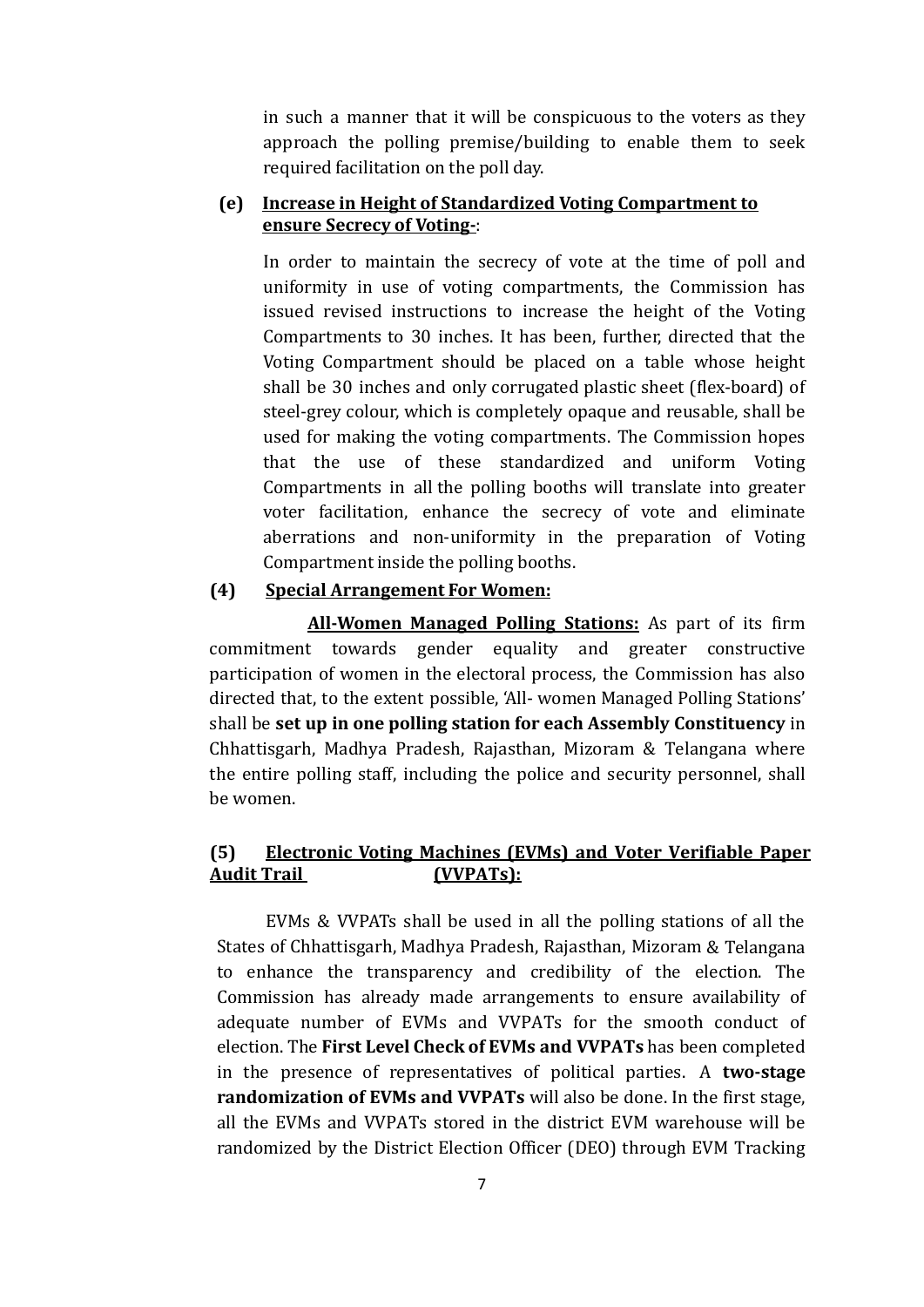Software (ETS) in the presence of the representatives of the recognized political parties for Assembly Constituency-wise allocation. Second randomization of EVMs and VVPATs will be done at RO level before candidate setting of EVMs and VVPATs for polling station-wise allocation. This is done in the presence of General Observer of Election Commission of India and contesting candidates/their agents. This process will be carried out after finalization of the contesting candidates. At this stage also, candidates or their agents/representatives will be allowed to check and satisfy themselves in every manner about the error-free functionality of the EVMs and VVPATs. The Commission has also mandated that VVPAT slip count of One (1) randomly selected Polling Station in each Assembly Constituency by the Returning Officer by Draw of Lot in presence of all candidates shall be done for verification of the result obtained from the Control Unit. Thus, VVPAT paper slips of one polling station in each Assembly Constituency will be counted in these States. This mandatory verification of VVPAT slip count of one (1) polling station in each Assembly Constituency shall be in addition to the provisions of Rule 56(D) of the Conduct of Elections Rules, 1961.

- **(a) Mock Poll:** Mock poll is conducted in EVMs and VVPATs during the First Level Checking in the presence of the representative of Political Parties. Mock poll shall also be conducted in the presence of candidates/their agents during the commissioning of EVMs and VVPATs. Further, on the poll day, Mock Poll shall be conducted by the Presiding Officer at each Polling Station before the commencement of actual polling in the presence of the Polling Agents of the contesting candidates and a **Certificate** of successful conduct of the Mock Poll shall be made by the Presiding Officer. Immediately after the conduct of Mock Poll, the **CLEAR Button shall be pressed** on the EVM to clear the data of the Mock Poll and the fact that no votes are recorded in the Control Unit shall be displayed to the Polling Agents present. The Presiding Officer shall ensure that all mock poll slips shall be taken out and kept in separate marked envelope before the start of Poll. The Commission has issued directions for ensuring **proper training** to all the polling personnel regarding the conduct of Mock Poll, as well as to **create awareness** amongst the political parties, contesting candidates, their polling agents and other stakeholders about the Mock Poll process.
- **(b) None Of The Above (NOTA) In EVMs and VVPATs**: In its judgment dated  $27<sup>th</sup>$  September, 2013 in Writ Petition (C) No. 161 of 2004 (People's Union for Civil Liberties Vs Union of India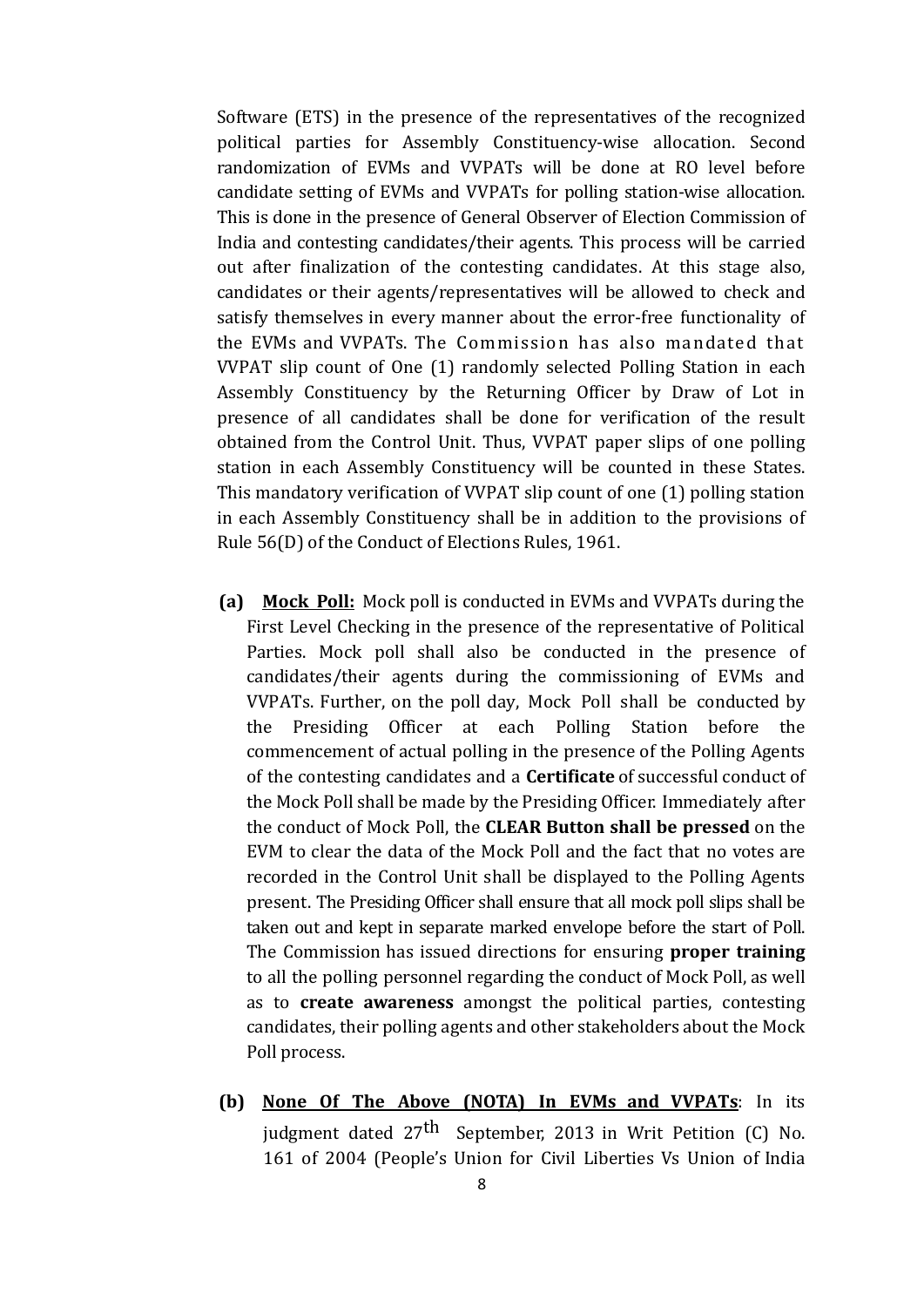and another), the Supreme Court had directed that there should be a "None of the Above" (NOTA) option on the ballot papers and EVMs and VVPATs.

On the Balloting Unit**, below the name of the last candidate**, there will be a button for NOTA option so that electors who do not want to vote for any of the candidates can exercise their option by pressing the button against NOTA. The **Commission has provided a symbol for the NOTA option**, which was designed by National Institute of Design (NID). This new symbol will facilitate the voters in casting of their votes.



**NOTA Symbol**

The Commission is taking steps to bring this to the knowledge of voters and all other stakeholders and to train all field level officials including the polling personnel about the provision of NOTA and its symbol.

## **(c) VVPAT ( Voter Verifiable Paper Audit Trail)**

VVPATs will be used along with EVMs in all polling stations of all the Assembly Constituencies of poll going states to enhance the transparency and credibility of the election. A comprehensive SVEEP programme has already been launched in these states to increase voters' awareness andeducationabouttheVVPATs.

### **(d) Photographs Of Candidates On EVM Ballot Paper**

In order to facilitate the electors in identifying the candidates, the Commission has prescribed an additional measure by way of adding provision for printing the photograph of candidate also on the ballot paper to be displayed on the EVM (Ballot Unit) and on Postal Ballot Papers. This will help avoid any confusion, which may arise when candidates with same or similar names contest from the same constituency. For this purpose, the candidates are required to submit to the Returning Officer, their recent Stamp Size photograph as per the specifications laid down by the Commission. These poll-bound States will be using the photograph of the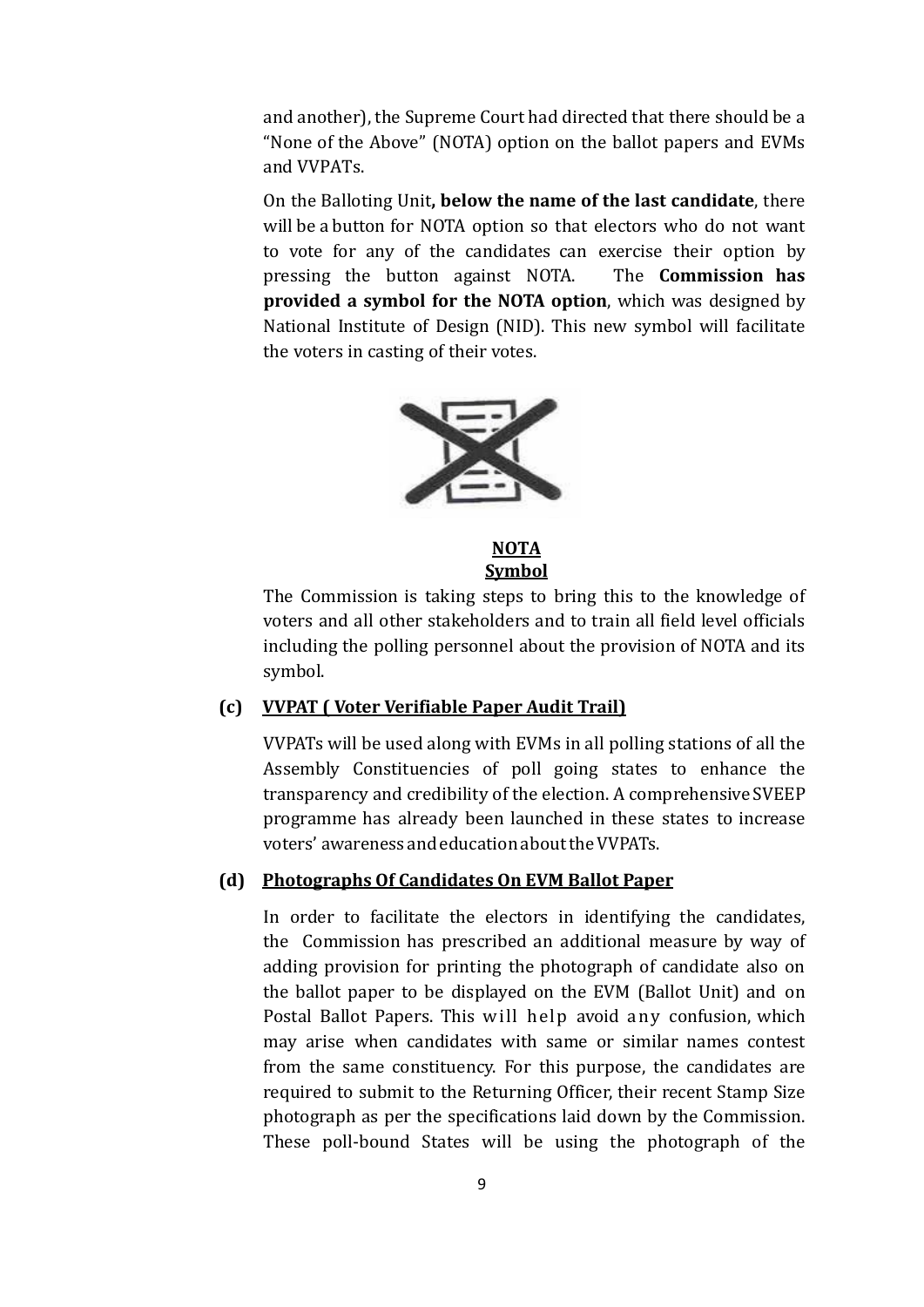candidates on the ballot papers for the first time. Instructions have also been issued to ensure necessary publicity of this instruction.

### **(6) Deployment of Polling Personnel And Randomization**

Polling parties shall be formed randomly, through the special randomization IT application. **Three-stage randomization**will be adopted. First, from a wider district database of eligible officials, a shortlist of a minimum 120% of the required numbers will be randomly picked up. This group will be trained for polling duties. In the second stage, from this trained manpower, actual polling parties as required shall be formed by random selection software in the presence of General Observers. In the third randomization, the polling stations will be allocated randomly to these polling parties just before the polling party's departure. There shall be such randomization for Police personnel and Home Guards also, who are deployed at the polling stations on the poll day.

## **(7) Electronically Transmitted Postal Ballot System (ETPBS) for Service Voter:**

During Special Summary Revision of last part of electoral rolls with reference to 01.01.2018 as the qualifying date, efforts have been taken by the Commission to maximize the enrollment of service voters with correct particulars.

Commission implemented ETPBS on pilot basis in four states of Punjab, Uttar Pradesh, Uttrakhand and Manipur and in the entire state of Goa in the State Assembly Elections conducted during Feb-March, 2017. The Commission has since implemented ETPBS in General Elections to Legislative Assemblies of Gujarat, Himachal Pradesh, Meghalaya, Nagaland, Tripura & Karnataka which would be extended in ensuing Assembly Elections too.

### **(8) Affidavits Of candidates:**

**(a) All Columns to be filled In:** In pursuance of the judgment dated 13<sup>th</sup> September, 2013 passed by the Supreme Court in Writ Petition (C) No. 121 of 2008 (Resurgence India Vs Election Commission of India and Another), which among other things makes it obligatory for the Returning Officer "to check whether the information required is fully furnished (by the candidate) at the time of filing of affidavit with the nomination paper", the Commission has issued instructions that in the affidavit to be filed along with the nomination paper, candidates are required to fill up all columns. If any column in the affidavit is left blank, the Returning Officer will issue a notice to the candidate to file the revised affidavit with all columns duly filled in. After such notice, if a candidate still fails to file affidavit complete in all respects, the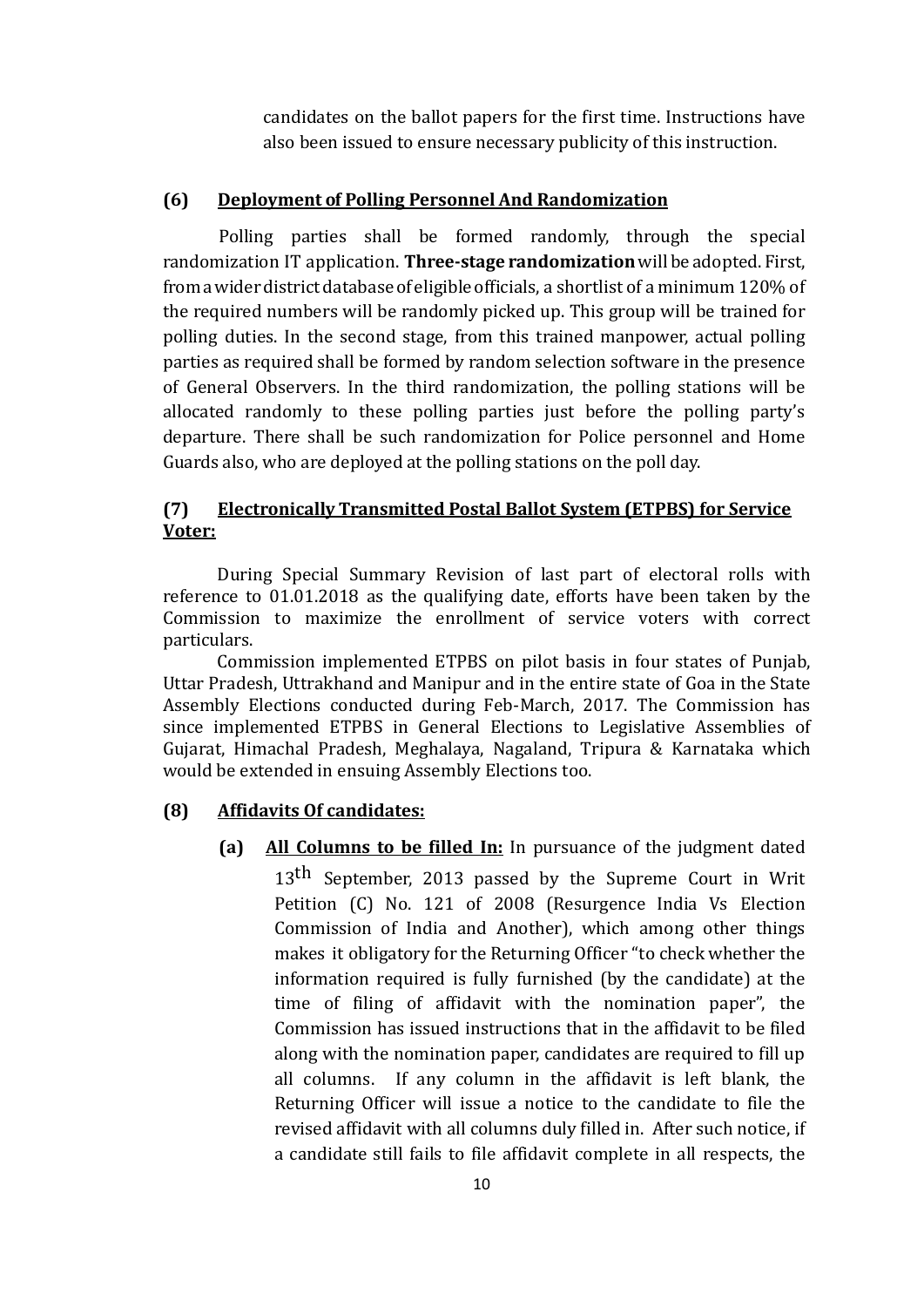nomination paper will be liable to be rejected by the Returning Officer at the time of scrutiny. The Chief Electoral Officer has been directed to brief all Returning Officers about the judgment of the Supreme Court and the Commission's instructions.

### **(b) Additional Affidavit along with 'No Dues Certificate':**

The Commission has, in pursuance to the Judgment of Hon'ble Delhi High Court in W.P.(C ) No. 4912/1998 (KRISHAK BHARAT VS UNION OF INDIA AND ORS), directed that at every elections to either the House of Parliament or to the State Legislature, every candidate, at the time of filing nomination paper, shall also file an additional affidavit in the prescribed format along with the 'No Dues Certificate' from the agencies providing electricity, water and telephone with also rent, in case he had been in occupation of any Government accommodation during the last 10 years. This Affidavit would be in addition to the affidavit required to be filed in Form-26, and shall be got attested by an Oath Commissioner or Notary Public or Magistrate of the First Class. The outer limit for filing this Affidavit would be 3.00 PM on the last date of filing nomination papers. It is also specified that failure to file the affidavit along with the 'No Demand Certificate' would be treated as a defect of substantial nature for the purposes of Section-36 of the Representation of People Act, 1951.

# **(c) Changes in the Format of Nomination Form and Affidavit in Form 26 :**

Vide notifications dated 16th September, 2016 and 7th April, 2017, Part IIIA of Nomination Forms 2A & 2B and Part II of Nomination Forms 2C, 2D & 2E have been amended. Part A of Affidavit in Form 26 has also been amended vide Notification dated 7th April, 2017 making provisions of contact telephone number, email id and social media account of the candidate and details of source of income of the candidate and spouse. Copy of amended Nomination Forms and Affidavit in Form 26 haven been circulated to all CEOs vide Commission's letter No.3/4/ECI/LET/FUNC/JUD/ SDR /VOL.I/2016, dated 7th July, 2017.

**(d)** Candidates with criminal antecedents put up by political parties are required to make a declaration before the RO that he/she has informed the political party concerned about his criminal antecedents. Further all candidates with criminal cases are also required to publish information in this regard in newspapers and through Television channels on three occasions during the campaign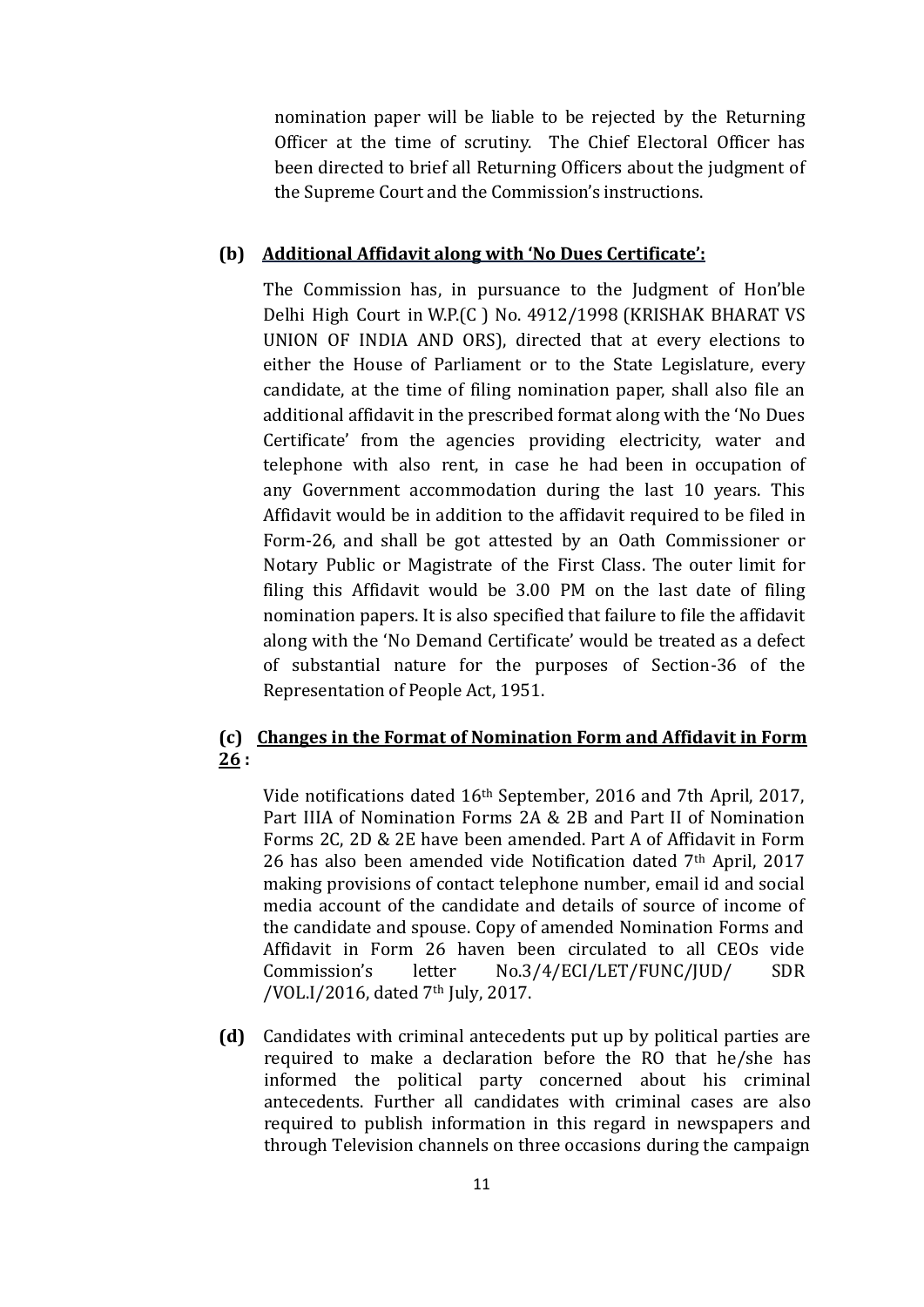period. A political party that sets up candidates with criminal antecedents is also required to publish information about criminal background of its candidates, both in its website and also in newspapers and Television channels. Instructions in this regard will be issued shortly.

### **(9) District Election Management Plan (DEMP)**

The District Election Officers have been asked to prepare a comprehensive District Election Management Plan in consultation with SSPs/SPs and Sector Officers, including the route plan and communication plan for conduct of elections. These plans will be **vetted by the Observers** taking into account vulnerability mapping exercise and mapping of critical polling stations, in accordance with Election Commission of India's extant instructions.

### **(10) Communication plan**

The Commission attaches great importance to preparation and implementation of a perfect communication plan at the district/constituency level for the smooth conduct of elections and to enable concurrent intervention and mid-course correction on the poll day. For the said purpose, the Commission has directed the Chief Electoral Officers of Chhattisgarh, Madhya Pradesh, Rajasthan, Mizoram & Telangana to coordinate with the officers of Telecommunication Department in the State headquarters, BSNL/MTNL authorities, the representatives of other leading service providers in the State so that network status in the States is assessed and communication shadow areas be identified. The CEOs have also been instructed to prepare the best communication plan in the States and make suitable alternate arrangements in the communication shadow areas by providing Satellite Phones, Wireless sets, Special Runners etc.

### **(11) Booth Level Management Plan**

An innovative "bottom up" approach of booth level planning and management has been implemented in the States of Chhattisgarh, Madhya Pradesh, Rajasthan, Mizoram & Telangana where in Booth Level plans for Polling Stations have been prepared containing all information and Standard Operating Procedures (SOP) for response for smooth conduct of elections at each Polling Station. These booth level Plans will be used to prepare AC level, District level and State level Election Management Plans.

### **(12) Videography/ Webcasting/CCTV Coverage**

All critical events will be video-graphed. District Election Officers will arrange sufficient number of video and digital cameras and camera teams for the purpose. The events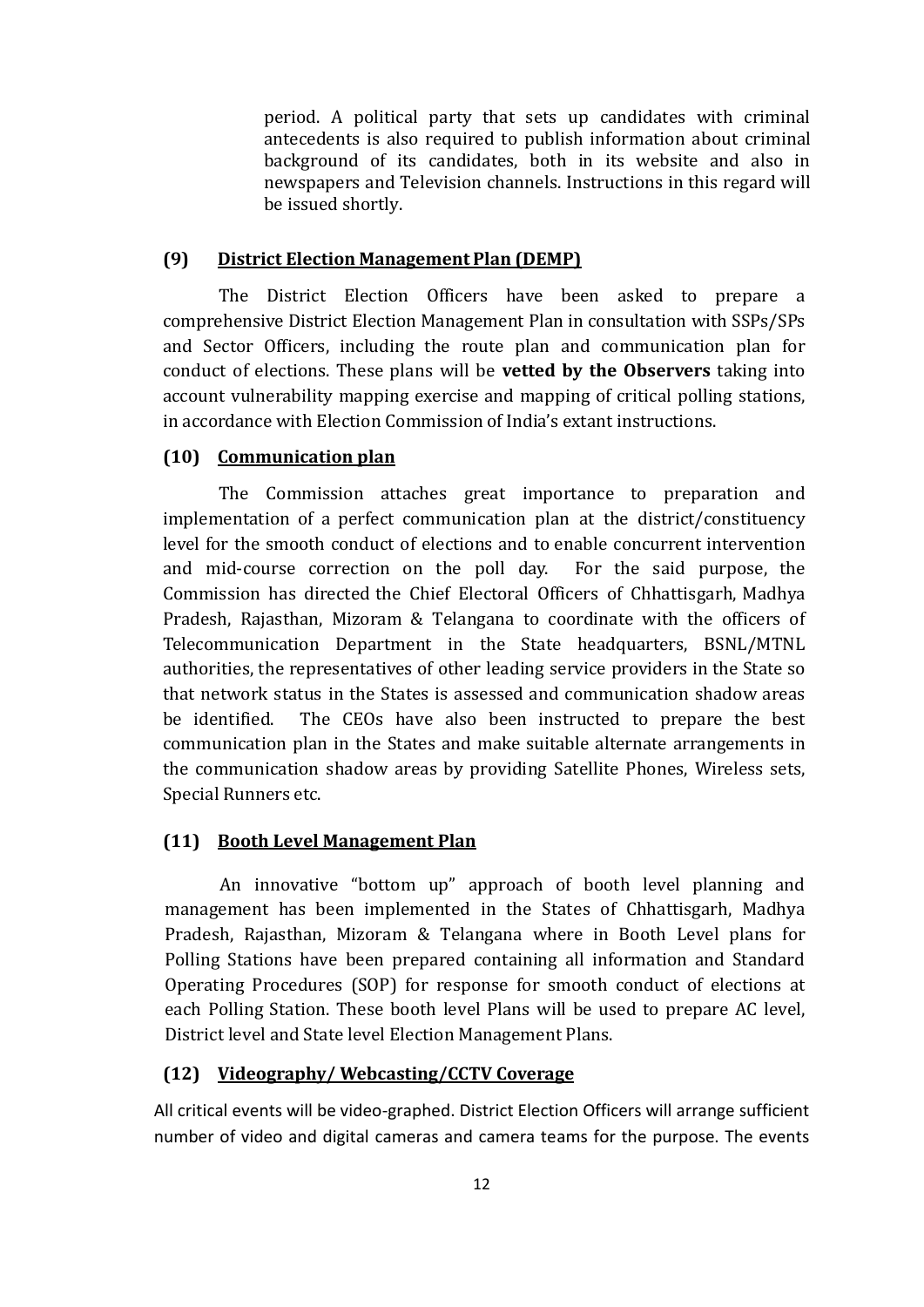for videography will include filing of nomination papers and scrutiny thereof, allotment of symbols, First Level Checking, preparations and storage of Electronic Voting Machines, important public meetings, processions etc. during election campaign, process of dispatching of postal ballot papers, polling process in identified vulnerable polling stations, storage of polled EVMs and VVPATs, counting of votes etc. Additionally, CCTVs will be installed at important Border Check Posts and Static Check Points for effective monitoring and surveillance. Further, the Commission has directed that Webcasting, CCTV coverage, Videography and Digital cameras will also be deployed inside critical polling booths and polling booths in vulnerable areas to closely monitor the proceedings on the poll day without violating secrecy of voting process.

#### **(13) Measures to Prevent Public Nuisance**:

**(a) Usage of eco-friendly substances for preparing election campaign/publicity material-** Considering the long-term deleterious impact of materials like plastics, polythene etc. on the life-giving and life-sustaining environment, the Commission, has directed that all political parties, contesting candidates and their authorized agents etc, **shall desist from utilizing environmentally hazardous materials** like plastics, polythene etc for the preparation and usage election-related publicity materials during the ensuing General Elections to the Legislative Assemblies of Chhattisgarh, Madhya Pradesh, Rajasthan, Mizoram & Telangana. The DEOs and ROs are directed to emphasize the importance of environment protection and preservation during the meetings with the political parties and contesting candidates and ensure that the instructions of the Commission with regard to the usage of non-eco-friendly materials like plastics, polythene etc. during electioneering shall be adhered to by all concerned. The CEOs shall impress upon the importance of using eco-friendly and biodegradable materials for campaign material to various political parties in the States and issue necessary instructions in this regard.

#### **(b) Restrictions on the use of Loudspeakers:**

The Commission is genuinely concerned about the serious 'noise pollution' and great disturbance to the peace and tranquility of the general public by the reckless, widespread and flagrant use of loudspeakers during election canvassing and campaign by candidates, political parties and their agents. In particular, the student community, gets seriously disturbed and adversely impacted as their studies are badly hampered because the loudspeakers start blaring from very early hours in the morning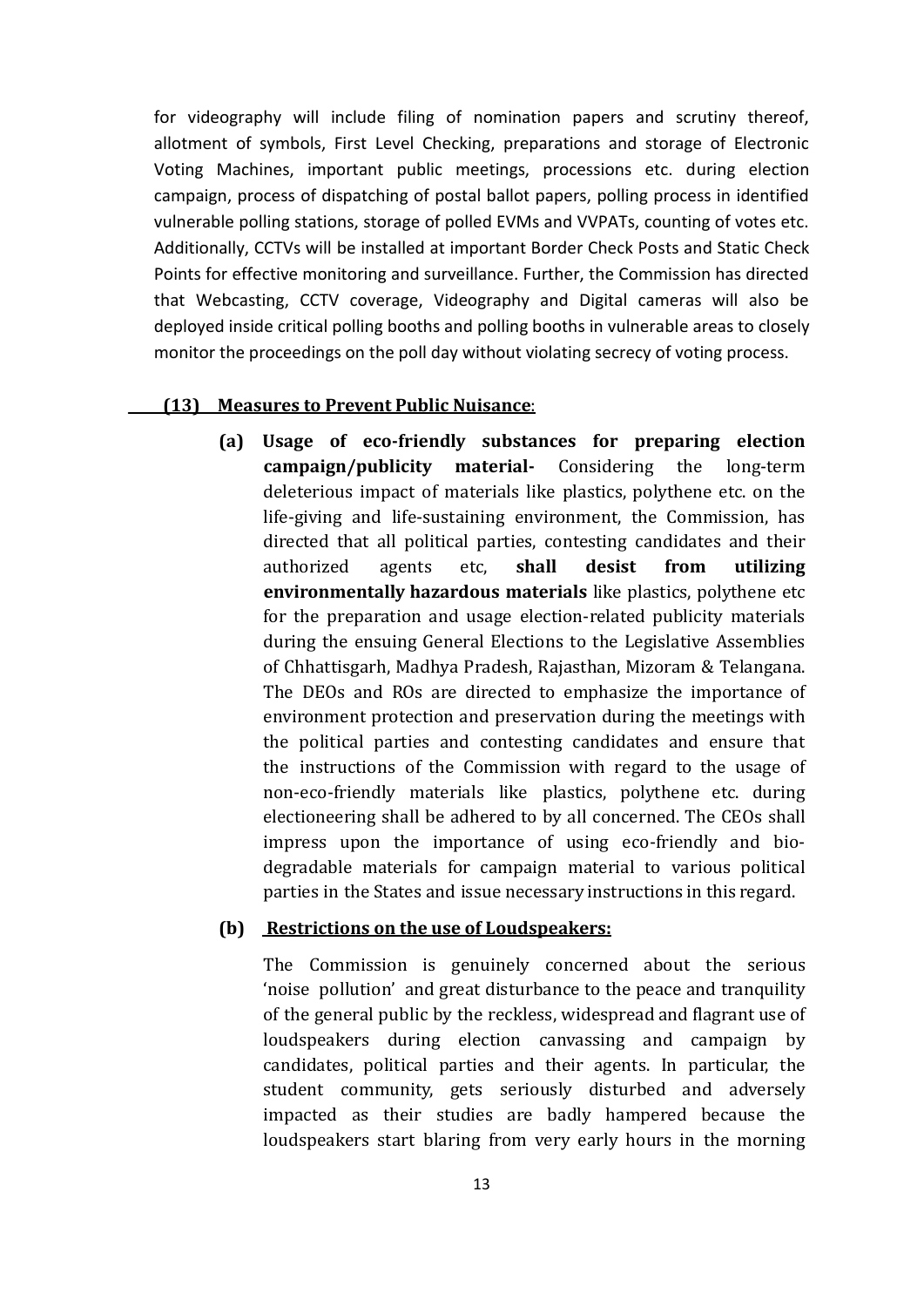and continue to do so throughout the day and till extremely late hours in the night. Similarly, the aged, the infirm and the sick whether in institutions, hospitals, etc. or at home, are also affected. The Commission has directed that the use of public address system or loudspeakers or any sound amplifier, whether fitted on vehicles of any kind whatsoever, or in static position used for public meetings for electioneering purposes, during the entire election period starting from the date of announcement of election and ending with the date of declaration of results, shall not be permitted **at night between 10.00 p.m. and 6.00 a.m.**

Further, No loudspeakers fitted on vehicles of any kind or in any other manner whatsoever shall be permitted to be used during the period of 48 hours ending with the hour fixed for the conclusion of the poll in any polling area.

Moreover, for maintenance for law and order and prevention of loudspeaker use for inciting tension in a politically surcharged atmosphere, District Administrations is advised to consider any application for permission to use loudspeakers after the aforesaid prohibitory period of 48 hours, on merit of each application and keeping in view the need to maintain proper law and order till the completion of election.

Also, the Commission solicits the cooperation and collaboration of all the esteemed stakeholders, notably the political parties and contesting candidates, to **refrain from using loudspeakers and sound amplification in the vicinity of educational institutions**  like schools and colleges, hospitals, senior citizens homes, sanatoriums and other facilities tending to the sick, infirm or the needy.

### **(14) Law and Order, Security Arrangements and Deployment of Forces**

Conduct of elections involves elaborate security management, which includes not just the security of polling personnel, polling stations and polling materials, but also the overall security of the election process. Central Armed Police Forces (CAPFs) are deployed to supplement the local police force in ensuring a peaceful and conducive atmosphere for the smooth conduct of elections in a free, fair and credible manner. In view of the same, the very preparation of poll schedule, sequencing of multi-phase elections and choice of constituencies for each phase had to follow the logic of force availability and force management.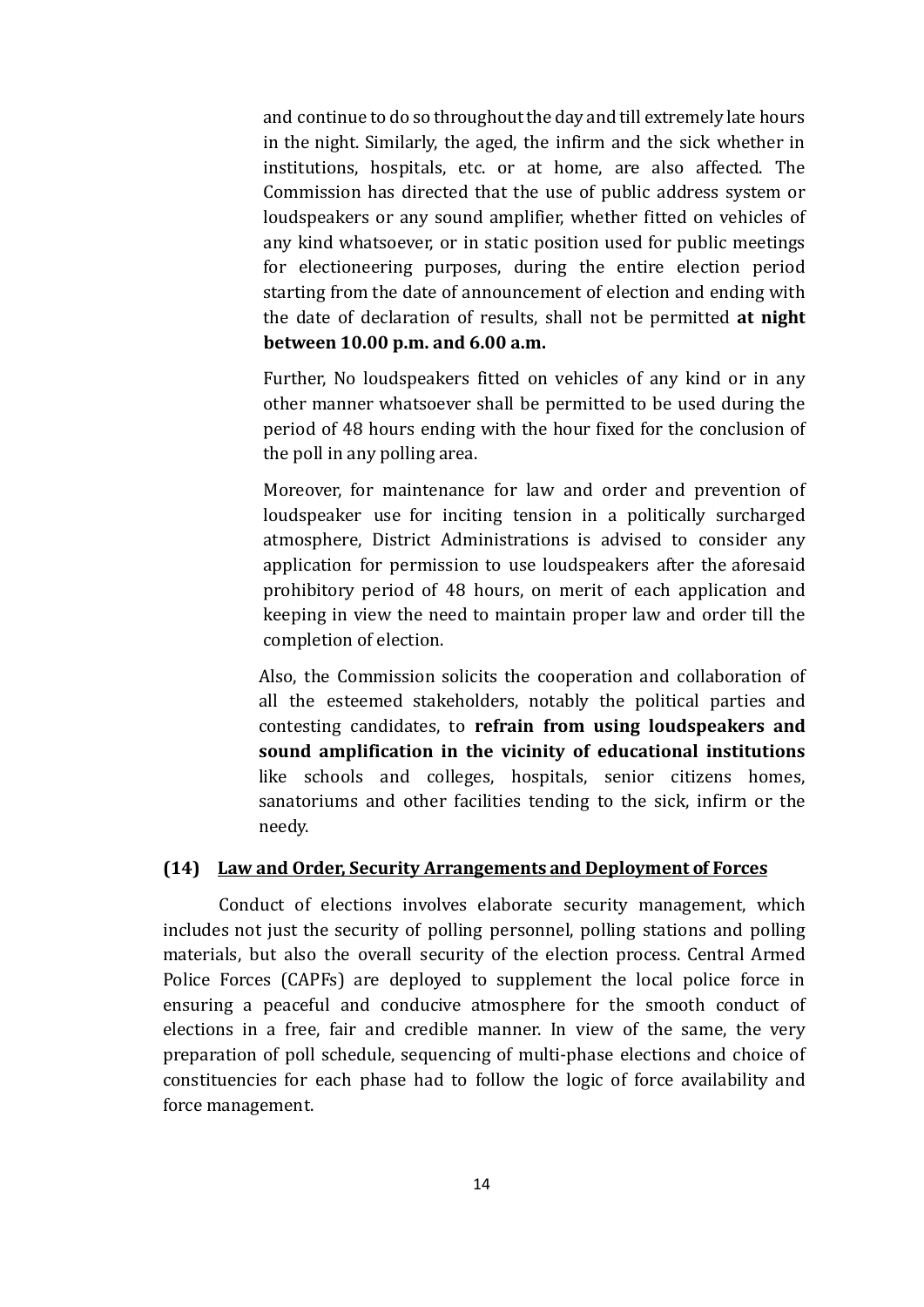The Commission has taken various measures to ensure free and fair elections by creating a conducive atmosphere in which each elector is able to access the polling station and cast his/her vote without being obstructed or being unduly influenced/ intimidated by anybody.

Based on the assessment of the ground situation, Central Armed Police Forces (CAPFs) and State Armed Police (SAP) drawn from other States will be deployed during these elections. The **CAPFs shall be deployed well in advance for area domination, route marches in vulnerable pockets, point patrolling and other confidence building measures to re-assure and build faith in the minds of the voters**, especially those belonging to the weaker sections, minorities etc. In the insurgency-affected areas, CAPFs shall be inducted well in time for undertaking area familiarization and hand-holding with local forces and all other standard security protocols for movement, enforcement activities etc in these areas will be strictly adhered to. The CAPFs/SAP shall also be **deployed in the Expenditure Sensitive Constituencies and other vulnerable areas and critical polling stations** as per the assessment of ground realities by the CEOs of the States, in consultation with the various stakeholders. On the Poll-eve, the CAPFs/SAP shall take position in and control of the respective polling stations and will be responsible for safeguarding the polling stations and for providing security to the electors and polling personnel on the poll day. Besides, these forces will be used for securing the strong rooms where the EVMs and VVPATs are stored and for securing the counting centers and for other purposes, as required.

The CEOs will ensure a **day-to-day monitoring** of the activities and deployment of the CAPFs/SAP in the State to optimize the usage and effectiveness of these forces for conducting peaceful and transparent elections and inform the Commission periodically. Further, the entire force deployment in the assembly segments shall be under the **oversight of the Central Observers**  deputed by the Commission.

The Commission lays a special emphasis on the advance preventive measures to be taken by the District Magistrates and Police authorities to maintain the Law & Order and to create atmosphere conducive for the conduct of free and fair elections. The Commission will be constantly monitoring the ground situation closely and will take appropriate measures to ensure peaceful, free and fair polls in the State.

### **(15) Protection To Electors Of SC/ST And Other Weaker Sections:**

As per Section 3 (1) of Scheduled Castes and Scheduled Tribes (Prevention of Atrocities) Act, 1989 (as amended in 2015), whoever, not being a member of a Scheduled Caste or Scheduled Tribe, forces or intimidates a member of a Scheduled Caste or a Scheduled Tribe not to vote or to vote for a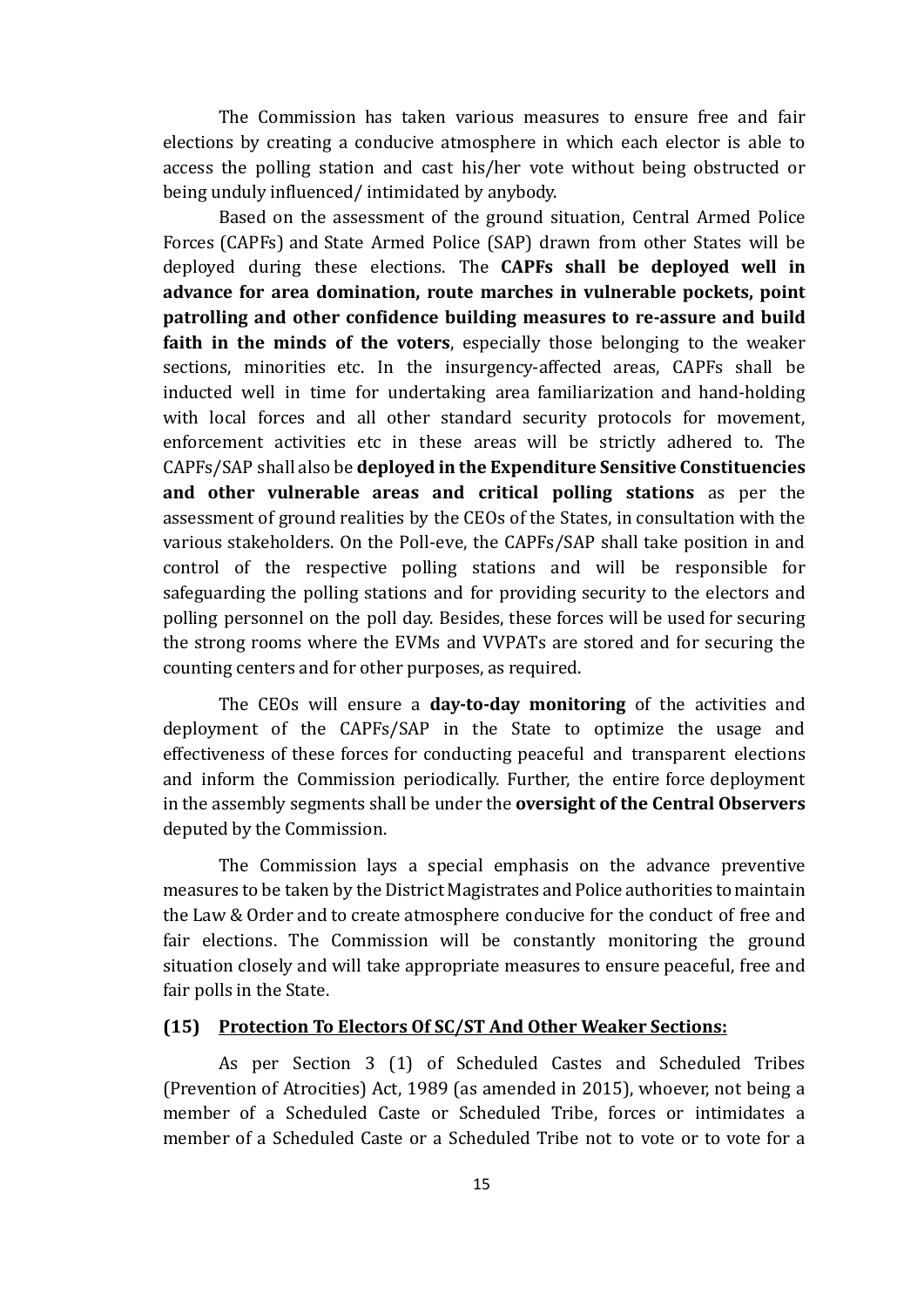particular candidate or to vote in a manner other than that provided by law, or not to stand as a candidate etc., shall be punishable with imprisonment for a term which shall not be less than six months but which may extend to five years and with fine. The Commission has asked the State Governments to bring these provisions to the notice of all concerned for prompt action. In order to bolster the confidence of the voters hailing from vulnerable sections especially SCs, STs etc and enhance their conviction and faith in the purity and credibility of the poll process, CAPFs/SAP shall be extensively and vigorously utilized in patrolling such areas, conducting route marches and undertaking others necessary confidence building measures under the supervision of the Central Observers.

#### **(16) Election Expenditure Monitoring:**

Comprehensive instructions for the purpose of effective monitoring of the election expenditure of the candidates have been issued, which include formation of Flying Squads (FS), Static Surveillance Teams (SST), Video Surveillance Teams (VST), involvement of Investigation Directorate of Income Tax Deptt. etc. State Excise Department, Narcotics Control Bureau and police authorities have been asked to monitor production, distribution, sale and storage of liquor and other intoxicants (including narcotics) during the election process. The functioning and operations of the Flying Squads/Mobile Teams shall be closely monitored using GPS Tracking.

For greater transparency and for ease of monitoring of Election Expenses, Candidates would be required to open a separate bank account and incur their election expenses from that very account. The Investigation Directorate of Income Tax Dept. has been asked to activate Air Intelligence units in the airports of the State and also to gather intelligence and take necessary action against movement of large sum of money in the State.

Some new initiatives taken by the Commission to strengthen the Expenditure Monitoring mechanism are:

> **(a) Standard Operating Procedure for Seizure and release of cash**: For the purpose of maintaining purity of elections, the Election Commission of India has issued a Standard Operating Procedure for Flying Squads and Static Surveillance Teams, constituted for keeping vigil over excessive campaign expenses, distribution of items of bribe in cash or in kind, movement of illegal arms, ammunition, liquor, or antisocial elements etc. in the constituencies during election process.

In order to avoid inconvenience to the public and genuine persons and also for redressal of their grievances, if any, the Commission has issued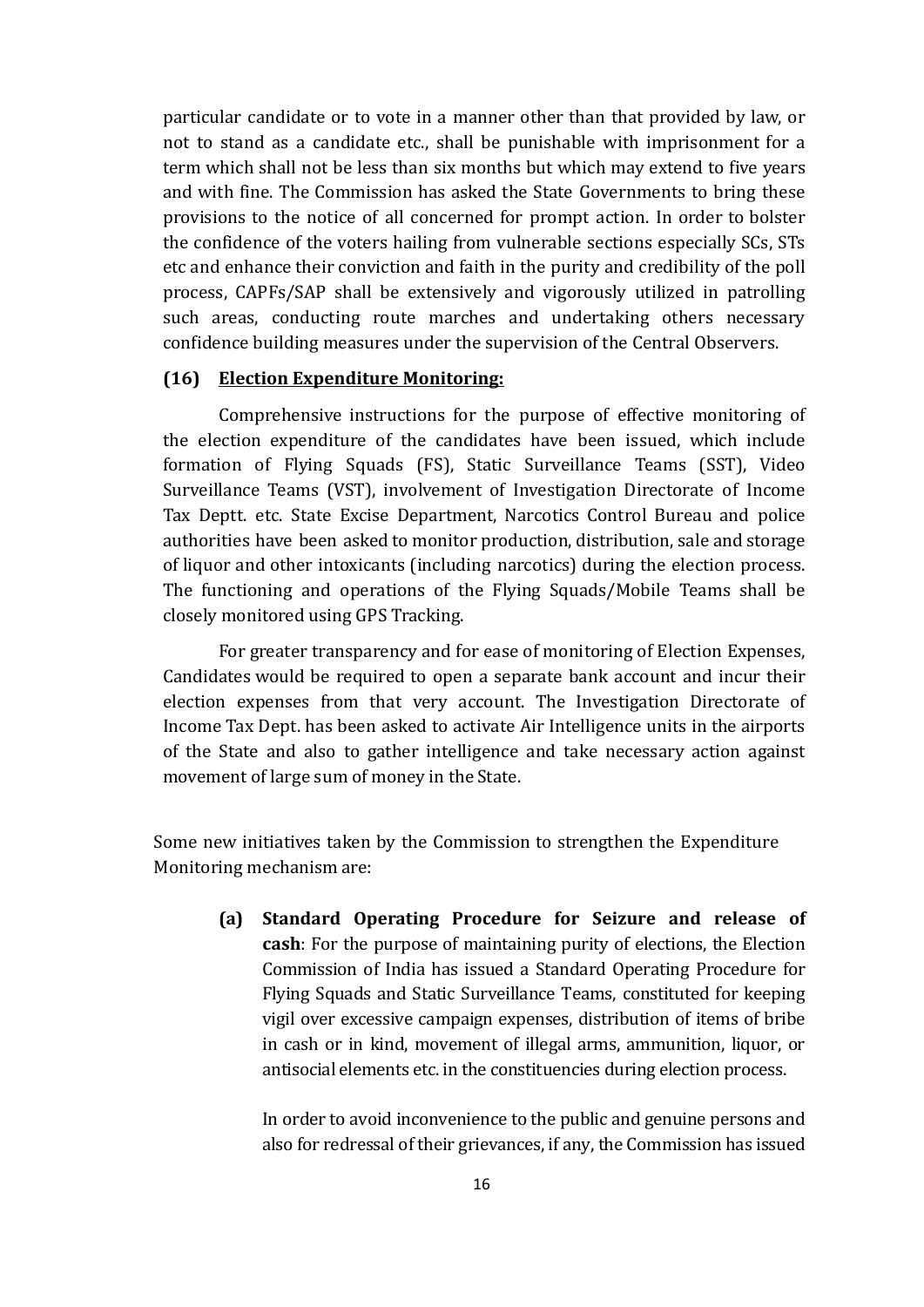instruction no. 76/Instructions/EEPS/2015/Vol-II dated 29.05.2015 stating that a committee shall be formed comprising three officers of the District, namely, (i) CEO, Zila Parishiad/CDO/P.D, DRDA (ii) Nodal Officer of Expenditure Monitoring in the District Election Office (Convenor) and (iii) District Treasury Officer. The Committee shall suo-motu examine each case of seizure made by the Police or SST or FS and where the Committee finds that no FIR/Complaint has been filed against the Seizure or where the seizure is not linked with any candidate or political party or any election campaign etc., as per Standard Operating Procedure, it shall take immediate steps to order release of such cash etc. to such persons from whom the cash was seized after passing a speaking order to that effect. The Committee shall look into all cases and take decision on seizure. In no case, the matter relating to seized cash/seized valuables shall be kept pending in malkhana or treasury for more that 7(seven) days after the date of poll, unless any FIR/Complaint is filed.

- **(b) Accounting of the expenditure incurred for campaign vehicles – on the basis of permissions granted:** It has come to the notice of the Commission that the candidates take permission from the Returning Officer for use of vehicles for campaign purpose, but some candidates do not show the vehicle hiring charges or fuel expenses in their election expenditure account. Therefore, it has been decided that unless the candidate intimates the R.O. for withdrawing the permission, the notional expenditure on account of campaign vehicles will be calculated based on the number of vehicles for which permission is granted by the Returning Officer.
- **(c) Account Reconciliation Meeting:** In order to reduce litigation relating to expenditure accounts, a reconciliation meeting will be convened by the DEOs before final submission of the accounts, on the 26th day after the declaration of the results.
- **(d)** All expenditure incurred by those candidates, their party agents or party leaders on their travel, boarding, lodging etc. who travel to overseas countries for the purpose of canvassing in their favour to seek votes of overseas electors residing there, would be deemed to be the expenditure incurred or authorized by the candidates in connection with their election and will have to be included in their account of election expenses. Moreover, any inducement to overseas electors by way of air tickets or any other allurements to them, in cash or kind, to come to India for the purpose of voting at the election would amount to the electoral offence of 'bribery' within the meaning of section 171B of the IPC as also the corrupt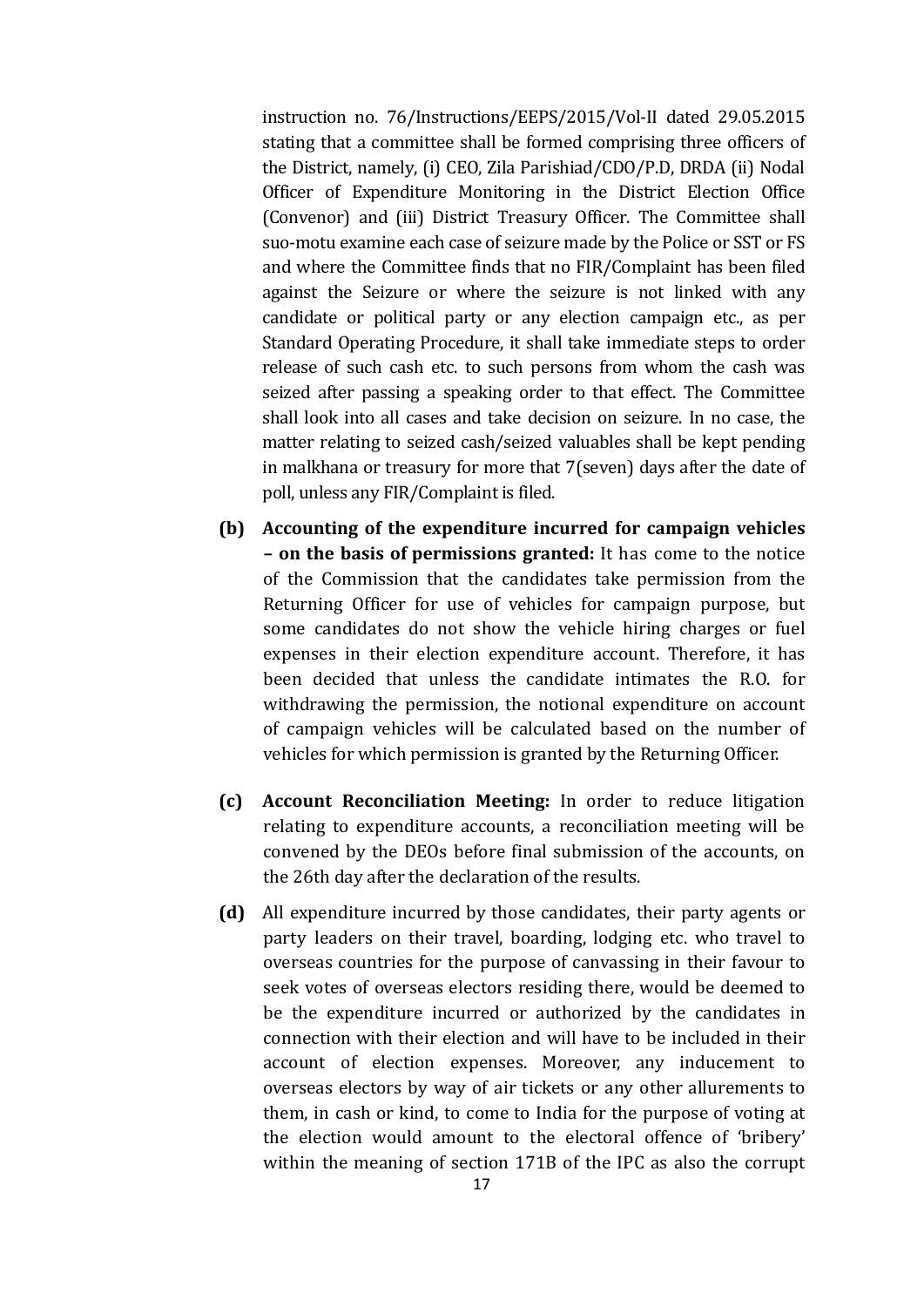practice of 'Bribery' within the meaning of section 123(1) of the R.P. Act, 1951.

## **(e) Expenditure incurred on candidates' Booth/(Kiosk) and on TV/Cable Channel / Newspaper owned by party for promoting the electoral prospects of the candidate in the account of the candidate:**

The Commission, on further examination of the relevant provisions of section 77(1) of the R. P. Act, 1951, had decided that the candidates' booths set up outside the polling stations should hereinafter be deemed to have been set up by the candidates as part of their individual campaign and not by way of general party propaganda and as such all expenditure incurred on such candidates' booths shall be deemed to have been incurred/authorized by the candidate/his election agent so as to be included in his account of election expenses.

Further, the Commission, after taking into consideration various references/complaints from various sources in the above matter, has directed that if the candidate(s) or their sponsoring parties utilize TV/Cable Channels/Newspapers owned by them for promoting the electoral prospects of the candidate, the expenses for the same, as per standard rate cards of the channel/newspaper, have to be included by the candidate concerned in his Election Expenditure Statement, even if they actually do not pay any amount to the channel/newspaper.

In pursuance of the Commission's aforesaid decisions, Schedule 6 and Schedule 4 in Abstract Statement of Election Expenses have been amended and incorporated accordingly in the Compendium of Instructions on Election Expenditure Monitoring.

## **(f) Ceiling Of Election Expenses For Candidates:**

The election expenses ceiling for candidates has been revised by the Government of India vide Notification dated 28th February, 2014. **The maximum limit of election expenses for candidates for the Assembly Constituencies in Mizoram is Rs. 20 lakhs and the limit for the states of Chhattisgarh, Madhya Pradesh, Rajasthan & Telangana is Rs. 28 lakhs.** All candidates are required to furnish their accounts of expenditure within 30 days of declaration of results.

### **(g) Final Accounts By Political Parties:**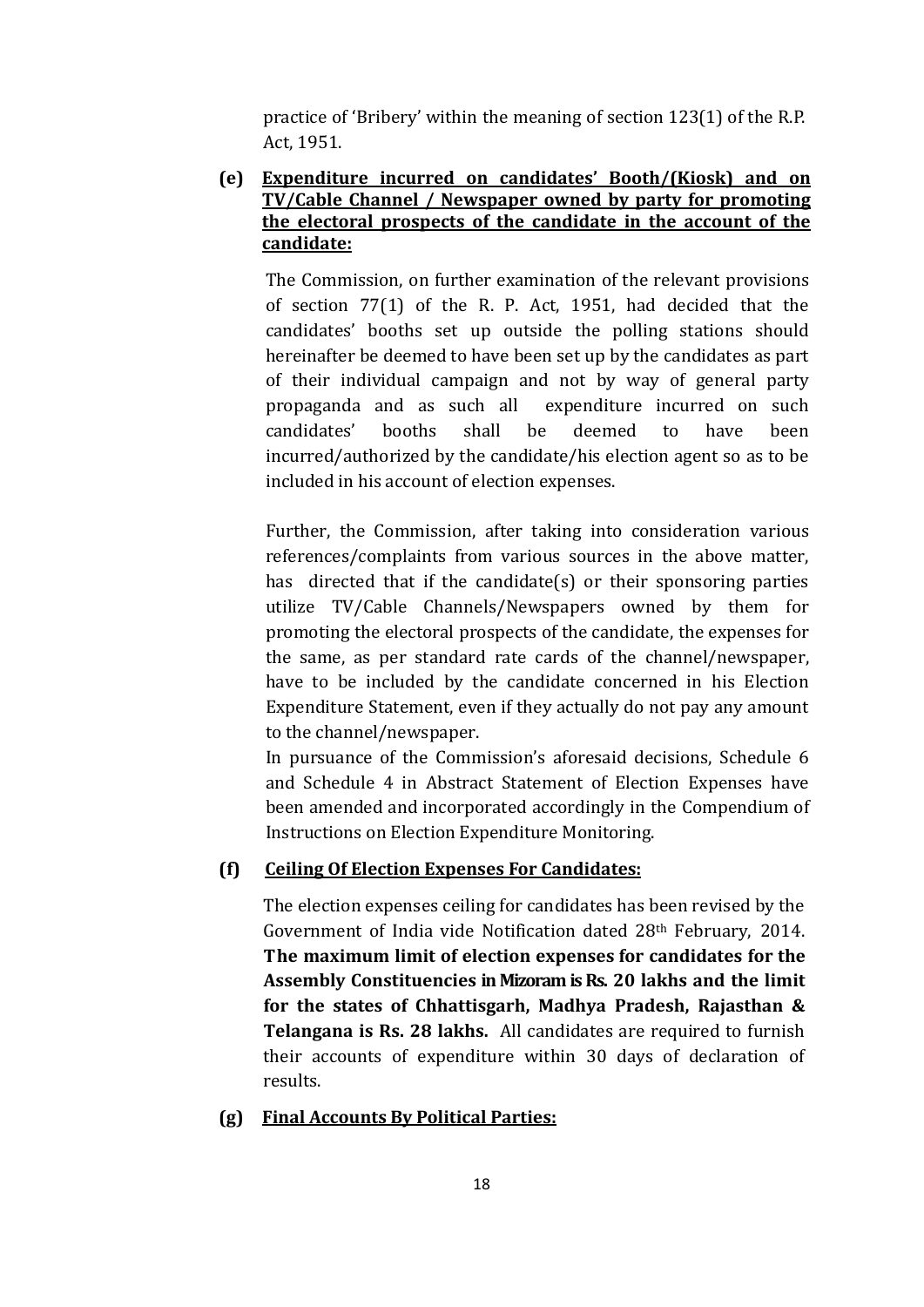All Political Parties sponsoring candidates for the Legislative Assembly elections are required to maintain day-to-day accounts of all election campaign expenses and submit the final accounts to the Commission/CEO within 75 days of the completion of such elections. Such accounts will be uploaded on the website of the Commission for public viewing. **For the sake of transparency and reconciliation of accounts of political parties and candidates, the political parties have to file a part statement in addition to the final statement of election expenditure in respect of lumpsum payments made by the party to the candidate within 30 days after declaration of results of election to Legislative Assemblies in prescribed format.**

## **(17) Effective use of Media:**

## **(a) Media Engagement:**

The Commission has always considered the media as an important ally and a potent force multiplier in ensuring an effective and efficient election management. Hence, the Commission has directed the CEOs of all pollgoing states to take the following measures for positive and progressive engagement and interaction with the media:

- a) Regular interaction with the media during the elections and maintaining an effective and positive line of communication with media at all times.
- b) A strong and concerted focus on the creation of an effective information dissemination system to the media at the State and district level to ensure timely and due access to election-related data and information by media by appointment of a Nodal Officer and Spokesperson at State Level.
- c) Effective steps to sensitize the media about the Election Code.
- d) Authority letters will be issued to all accredited media for the polling day and day of counting.

Commission expects the media to play a positive, pro-active and constructive role in supplementing and facilitating the efforts towards delivery of free, fair, transparent, participative, peaceful and credible elections.

## **(b) Pre-Certification of Political Advertisements:**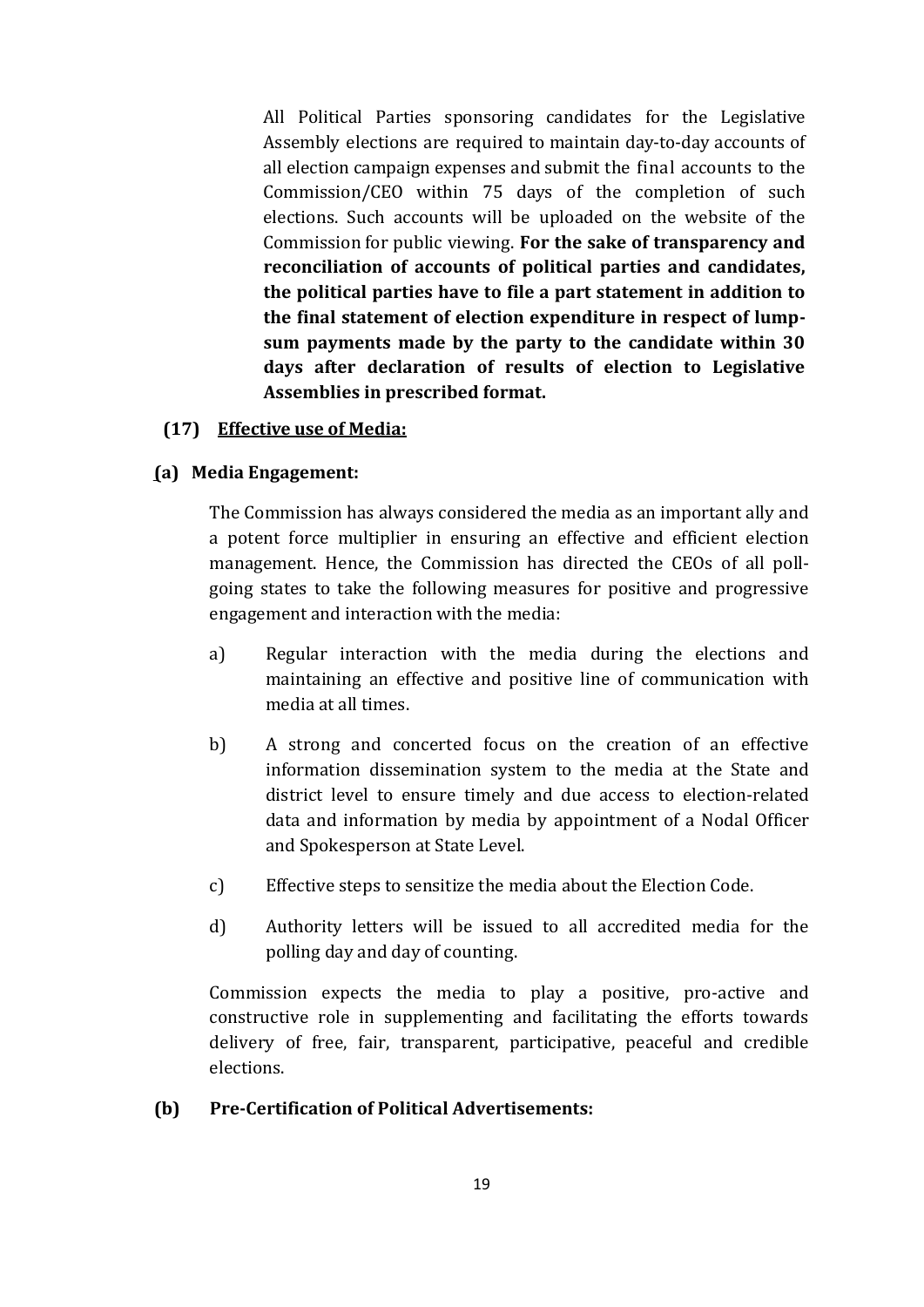Media Certification and Monitoring Committees (MCMC) are in place at all the districts and state level. All political advertisements proposed to be issued on election media shall require pre-certification from the concerned MCMC .

The Commission has decided that the bulk SMSs/Voice messages on phone and in election campaigning shall also be in the purview of pre-certification of election advertisements as in case of all electronic media/TV Channels/Cable Network/Radio including private FM channels/Cinema halls/audio-visual displays in public places and political advertisement in social media.

### **(c) Use of Social Media in election:**

Commission has clear guidelines with regards to use of social media by political parties and candidates in elections. Followings are the key points of these guidelines –

- a) candidates are required to furnish details of his/her social media account (if any) at the time of filing of nominations.
- b) since Social Media is also electronic media by definition, all political advertisement on social media will also require pre-certification from Media Certification & Monitoring Committees (MCMC).
- c) candidates and political parties shall include all expenditure on campaigning, including expenditure on advertisement on social media in their election expenditure account. This among other things, shall include payments made to internet companies and websites for carrying advertisements and also campaign related operational expenditure on making creative development of content, salaries and wages paid to the team of workers employed to maintain their social media account.
- d) all the provisions of Model Code of Conduct shall also apply to the content being posted on social media by candidates and political parties.

## **(d) Monitoring of Electronic and Social Media:**

(i) All the election management related news would be monitored vigorously on all the major national and regional news channels during elections. If any untoward incident or violation of any law/rule is noticed, action would be taken immediately. Reports of monitoring would also be forwarded to the CEOs concerned. Office of CEO will ascertain status on each and every item and file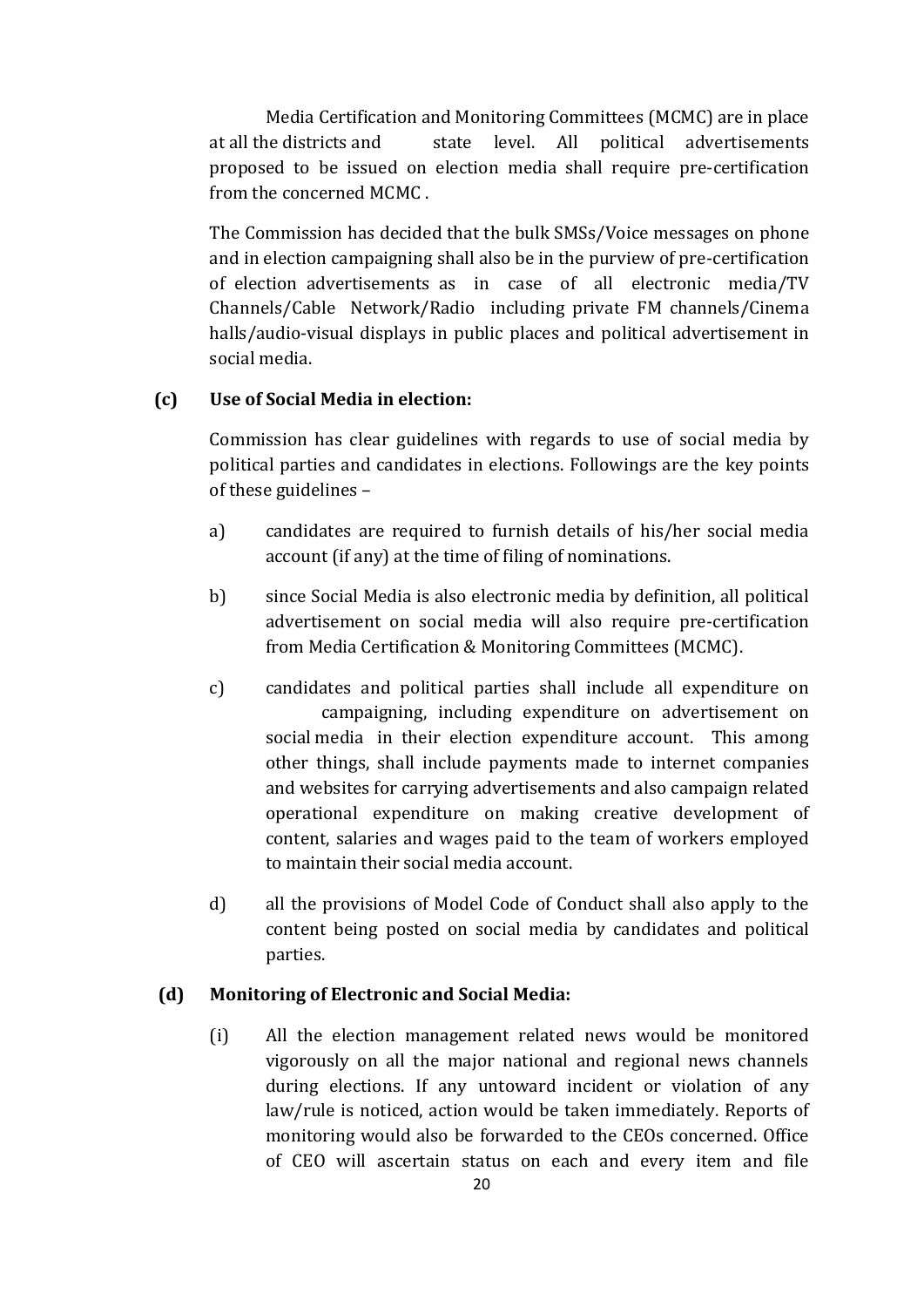ATR/Status Report. Various Social Media platforms shall also remain under the close and stringent vigil of the Commission for any content aimed at vitiating the electoral process or designed to disturb peace, tranq uility, social harmony and public order.

(ii) Fake News:

In today's time, Fake News has emerged as serious challenge, as far as elections are concerned. ECI will keep an eye on the instances of Fake news in Social Media. If any such incident of Fake News comes into knowledge, which may affect the conduct of election by hampering the level playing field or vitiate atmosphere during elections, suitable action will be taken. It will also be the responsibility of Social Media companies to take stringent measures to check Fake News on their platform.

### **(18) Systematic Voters' Education and Electoral Participation (SVEEP):**

Comprehensive measures for voters' education and awareness were taken up during the Special Roll Revision process. These measures will continue and will be further augmented during the ensuing electoral process.

Voter Facilitation Centres have been activated in all the districts to facilitate voters. Special campaign including hands on experience, has been undertaken on EVM & VVPAT awareness starting September 2018 in view of VVPATs being used for the first time in the Assembly Elections in these states. Short awareness film on VVPAT has been developed and widely disseminated through Cinemas, Cable TV besides Social Media including whatsapp. EVM and VVPAT awareness is also being carried out through Radio, Hoardings, SMS and EVM/ VVPAT equipped Mobile Vans are being used to cover all blocks and local markets.

Steps have been taken up to ensure wide dissemination of election related information, as well as to ensure adequate facilitation measures for wider participation of people in polling. Voter helplines, Voters' Facilitation Centres, web and SMS based search facilities are active for assistance of voters. Reminder services on poll days have been meticulously planned.

Taking forward the resolve of making elections accessible to all persons with disabilities, special initiatives have been rolled out ahead of these elections to facilitate persons with disabilities for enrolment as well as on poll day. Besides making awareness material accessible, extending EPIC in Braille for blind electors, sensitization of polling officials and making polling station accessible, electors with disabilities are being mapped Polling Station wise so that requisite facilitation can be extended on poll day. Commission would be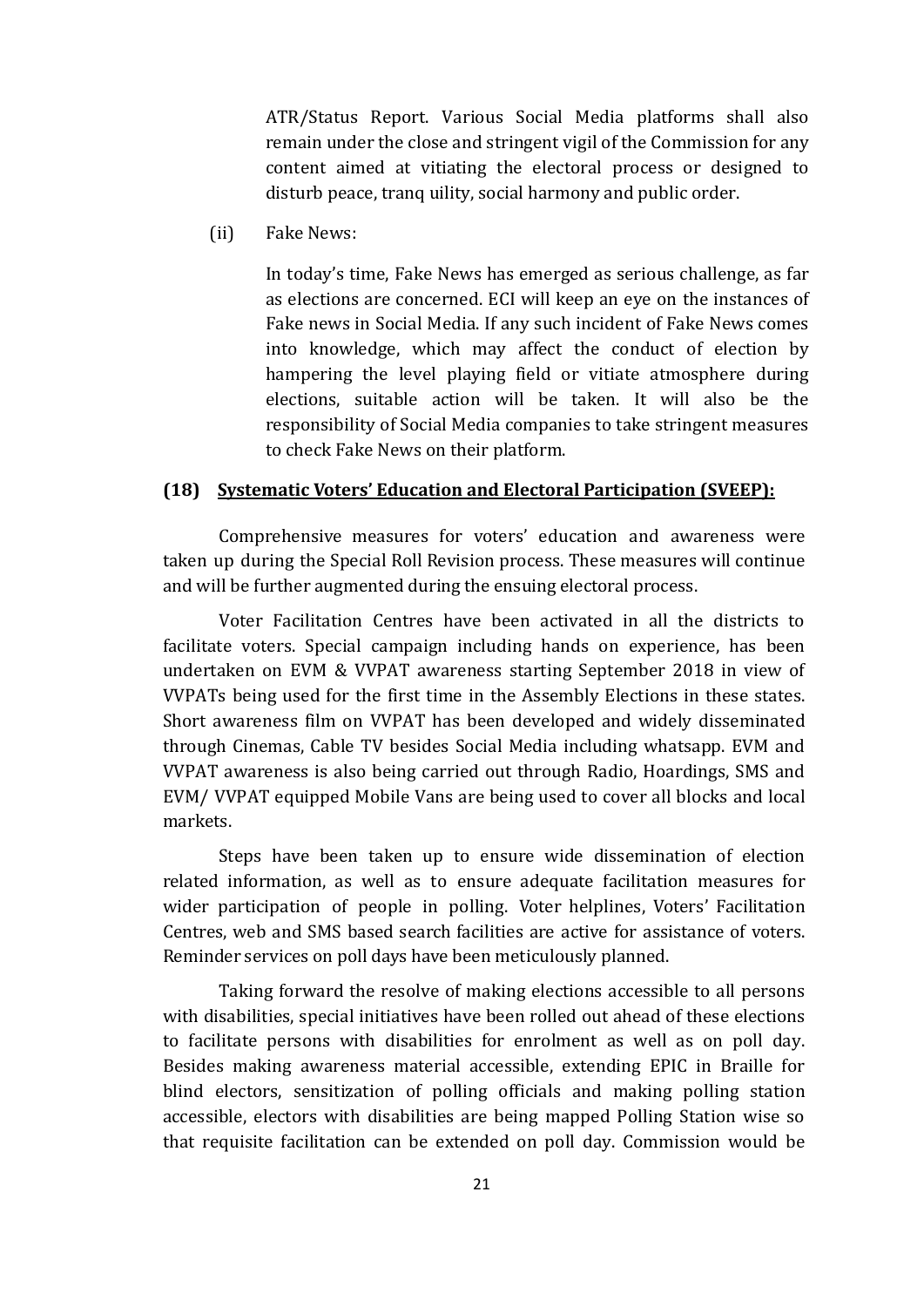providing pick and drop facility to PwD electors on poll day to help them exercise their franchise.

Lowest turnout Polling Stations have been identified and possible reasons for the lower turnout analyzed and targeted interventions based on the findings towards enhanced IMF (Information, Motivation and Facilitation) are being rolled out to meet the objective of 'No Voter to be Left Behind'.

Booth Awareness Groups have been activated at the Polling Stations for educating the voters and motivating them for informed and ethical voting. Campus Ambassadors have been activated in educational institutions for motivating and facilitating electoral participation amongst youth. Chunav Pathshalas that were established under the Electoral Literacy Clubs project are also being utilized to disseminate information about the EVM, VVPAT and the entire electoral process.

#### **(19) Certification Programme for Returning Officers:**

The Returning Officers are required to be constantly updated on the various rules and instructions related to conduct of polls. With this in mind, the Commission has introduced an in-depth **Certification Programme for all Returning Officers.** Also all the Election Trainers, who would be training various category of officials involved with the conduct of elections, have been trained in training techniques and methodology through **Train the Trainers & Facilitators (TTF)** programmes. Team Leaders at various levels have also been given Leadership Training. It is expected that the election officials in the State would thus be far better equipped to manage elections in a smooth manner.

#### **(20) Deployment of Central Observers:**

#### **(a) General Observers**

The Commission will deploy General Observers in Chhattisgarh, Madhya Pradesh, Rajasthan, Mizoram & Telangana in adequate number to ensure smooth conduct of elections. The Observers will be asked to keep a close watch on every stage of the electoral process to ensure free and fair elections. Their names, addresses within the district/constituency and their telephone numbers will be publicized in local newspapers so that the general public can quickly approach them for any grievance redressal. The Observers will be given a detailed briefing by the Commission before their deployment. The Observers will fix a suitable time every day for meeting the political parties, candidates and other stakeholders to redress their election related grievances.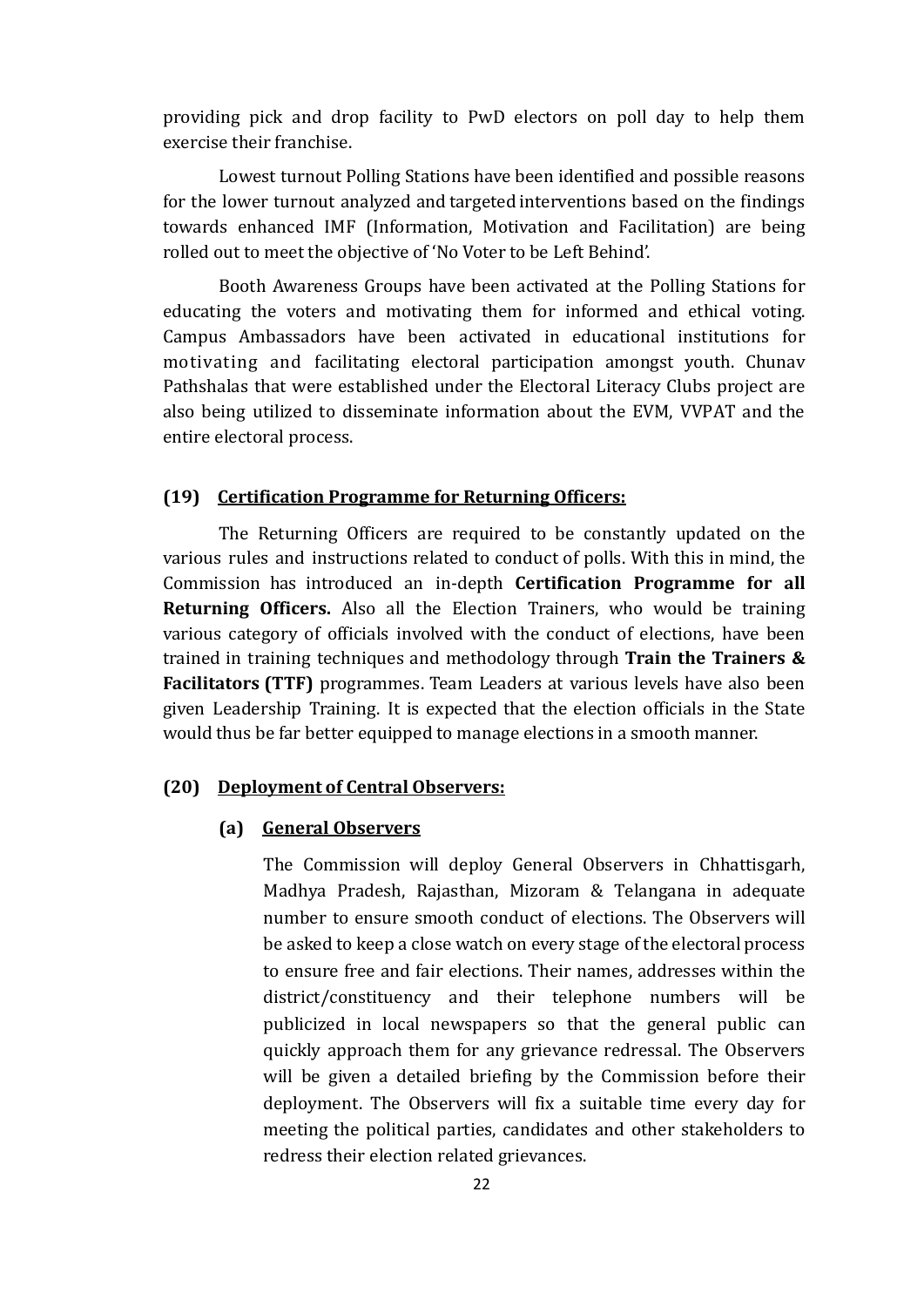## **(b) Police Observers.**

The Commission would deploy senior IPS officers as Police Observers at district/AC level in these states depending upon the need, sensitivity and assessment of ground realities and prevailing law and order and security scenario. They will monitor all activities relating to force deployment, law and order situation and coordinate between civil and police administration to ensure free and fair election.

### **(c) Expenditure Observers.**

The Commission has also decided to appoint adequate number of **Expenditure Observers** and **Assistant Expenditure Observers** who will exclusively monitor the election expenditure of the contesting candidates. **Control room and Complaint Monitoring Centre** with **24 hours toll free numbers** shall be operative during the entire election process. Banks and Financial Intelligence Units of Government of India have been asked to forward suspicious cash withdrawal reports to the election officials. Comprehensive instructions for the purpose of effective monitoring of the election expenditure of the candidates have been separately issued by the Commission and are available at ECI website [<www.eci.nic.in](http://www.eci.nic.in/)  $\mathbf{L}$ 

### **(d) Micro Observers**

As per the extant instructions, the General Observers will also deploy Micro-Observers, from amongst Central Government/PSUs Officials, to observe the poll proceedings on the poll day in critical/vulnerable polling stations. Micro-Observers will observe the proceedings at the polling stations on the poll day, right from the conduct of mock poll, to the completion of poll and the process of sealing of EVMs and VVPATs and other documents so as to ensure that all instructions of the Commission are complied with by the Polling Parties and the Polling Agents. They will report to the General Observers directly regarding any vitiation of the poll proceedings in their allotted polling stations.

#### **(21) New IT Applications To Be Used For Forthcoming General Elections:**

**(a) c-VIGIL App**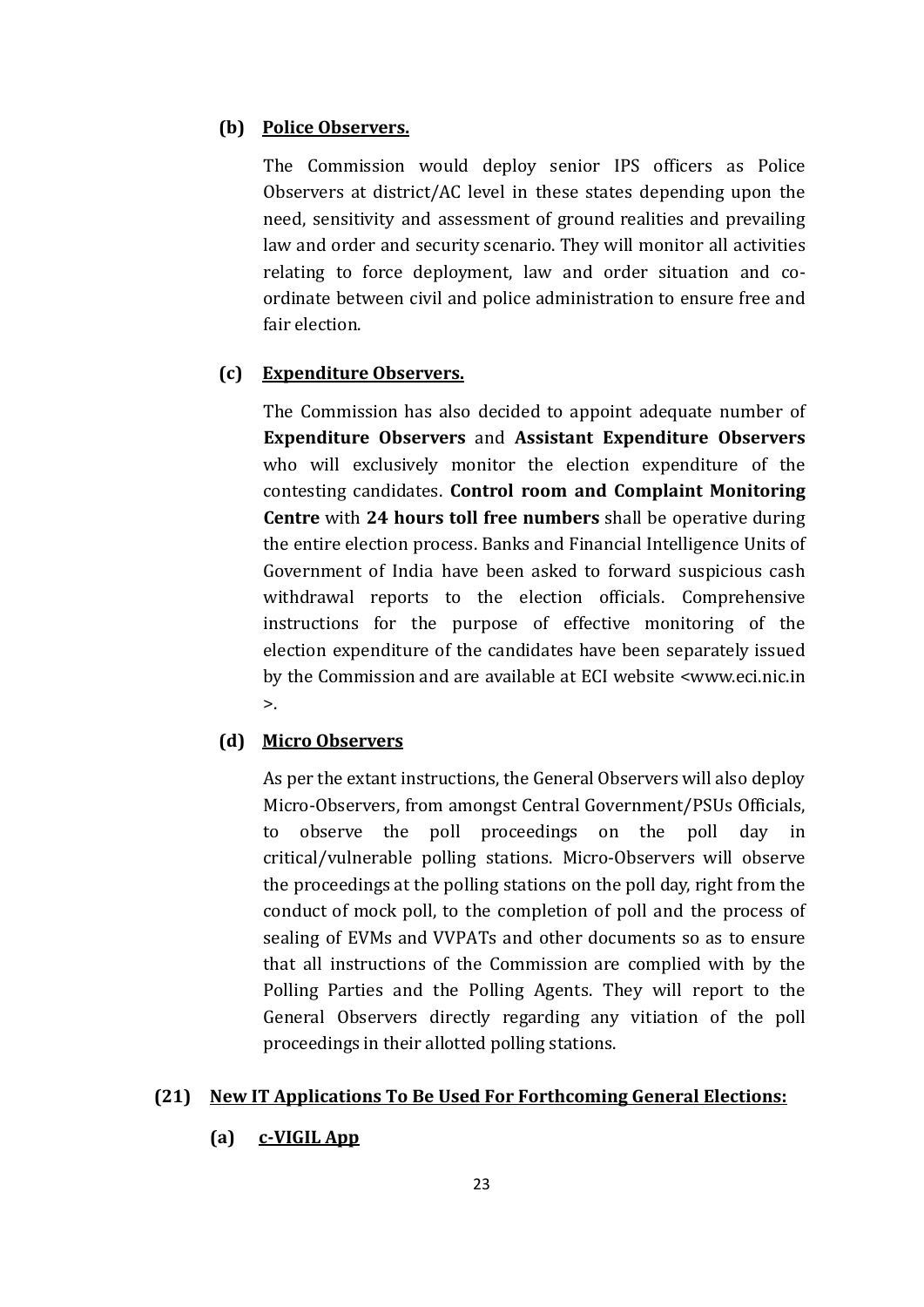The delay in reporting of Model Code of Conduct (MCC) violations by citizens thus so far often resulted in the culprits escaping detection from the action squads. Also, the lack of any documented evidence in the form of pictures or videos was seen as a hurdle in verifying a complaint. The Commission's experience has also shown a significant percentage of reporting was false or inaccurate, which led to wastage of precious time of Field Verification Units. Further, the absence of a robust response system to quickly and accurately identify the scene of occurrence with the help of geographical location details hampered election officers' ability to apprehend the violators.

In the above backdrop, ECI undertook development of C-VIGIL Android Mobile Application. 'c-VIGIL' denotes 'Vigilant Citizen' and the proactive and responsible role he can play in the conduct of free and fair elections. Using the application, vigilant citizens can send live reports on incidents of MCC violation within minutes of having witnessed them. The violations could be reported from the date of announcement of elections to a day after the polls without going to the office of the returning officer in their assembly constituency. The c-VIGIL app is expected to fill in the gaps in existing violation reporting and create a fast-track complaint reception and redressal system. At the same time, the application enables election officials to take evidence based time bound decision by using integrated IT solution.

In case of a registered complaint, a unique ID number is generated to allow the citizen to track his/ her complaint status. Anonymous complaints do not get any identification numbers. Citizens can download the application from Google Play Store and use it for reporting MCC violation cases. For other complaints, they can use the facility available in the mobile app/ website of ECI Citizen Services.

Once a complaint has been received in the c-VIGIL system, the same is beeped into the District Control Room which in turn assigns it to a Flying Squad. The flying squad using a separate app can navigate to the site by using the GIS cues provided by the location information recorded with the complaint. Flying Squads by using intuitive mobile application can rapidly and accurately file investigation report. This report gets visible to Returning Officer and he can take further action. If the incident is found correct, the information is sent to the National Grievance Portal of the Election Commission of India for further action and the vigilant citizen is informed about the action taken in a time bound manner.

The app has inbuilt features to prevent its misuse. It will receive complaints only about MCC violations. The user will get 5 minutes to report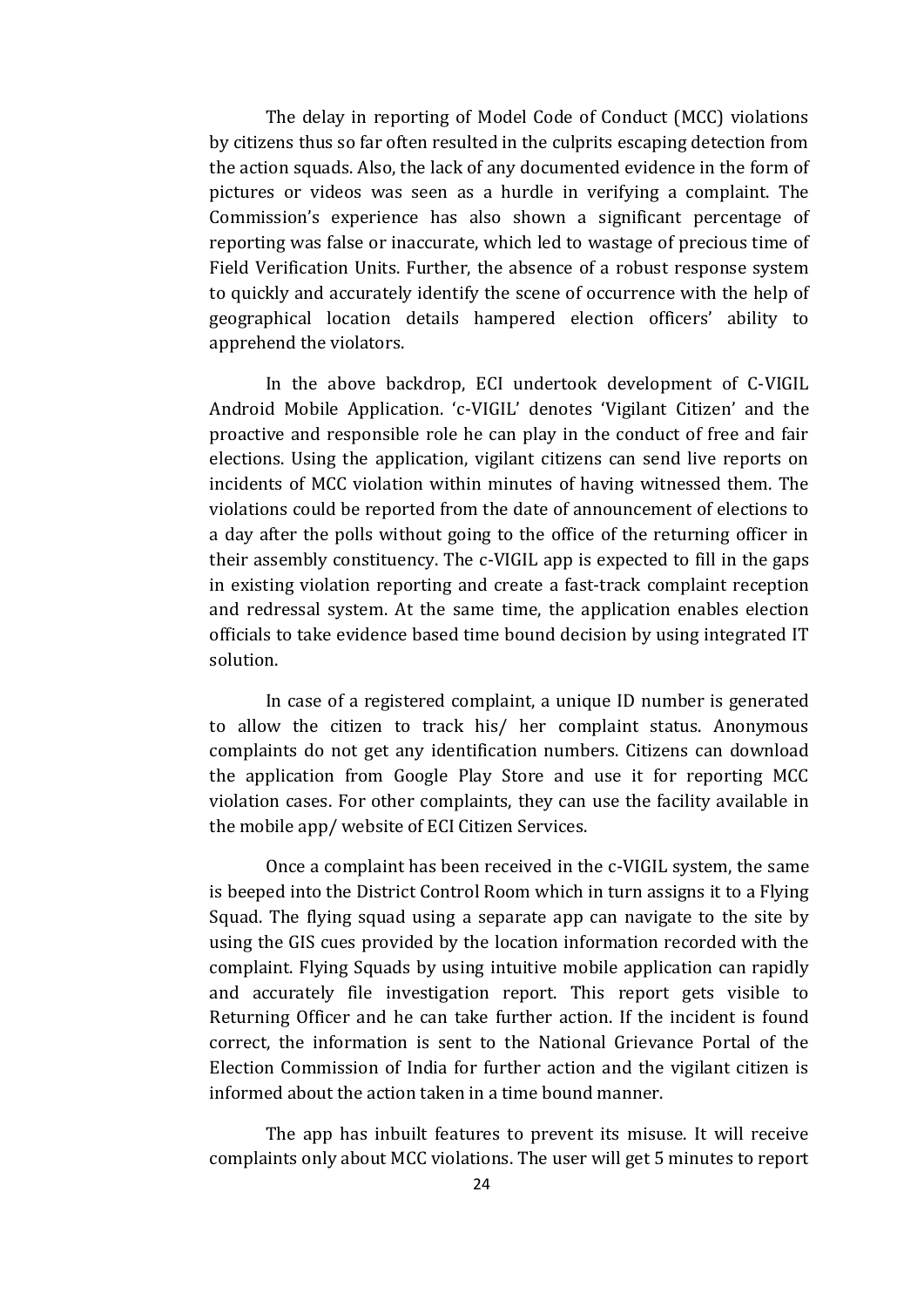an incident after having clicked a picture or a video. To prevent being put on the false scent, the app will not allow uploading of the pre-recorded images/ videos, neither would it allow users to save photos/videos clicked from this app into the phone gallery. Further, the application will be active only in States where elections have been announced. The moment a citizen exits such a State, the app will become inactive.

The beta version of c-VIGIL Android App would be rolled out as Pilot in these states. The Election Commission is counting on this app and citizens' zeal to immediately report on MCC violations in their vicinity to curb such incidents, thereby, helping the Commission reach its objective of conducting free and fair elections.

### **(b) NGS- National Grievances Service**

A comprehensive Public Grievance Redress System has been developed by the Election Commission. This system has been developed to monitor complaints filed by the citizens for quick and definite resolution. Complainant can also track the status online. SMS based information system is integrated for communicating with complainant and the officers responsible for the resolution.

#### **(c) ICC (Integrated Contact Centre)**

**Integrated Contact Centre (ICC) is a seamless and Integrated Help Desk-cum-Call Centre-cum- Single Window system. The facility is meant for all stakeholders like Citizens, Electors, Political parties, Candidates, Media and Election officials at National, State and District level. The ICC enables citizens to get quality and time bound services for election related matters.** ICC comprises of

- *National Contact Centre with a toll-free no. 1800111950*
- *State Contact Centre with a toll-free no. 1950*
- *District Contact Centre, Each District have dedicated official at the District level to respond to any queries emanating from NCC and / or SCC*

#### **(d) SUVIDHA: Single Window Permission System:**

single window system for giving election-related permission/clearness within 24 hours has been created. In this system, candidates and political parties can apply for permissions for meetings, rallies, vehicles, temporary election office, loudspeakers etc at a single location, where back-end convergence of various authorities/departments has been done. This system is put in place at every RO level in each sub-division which will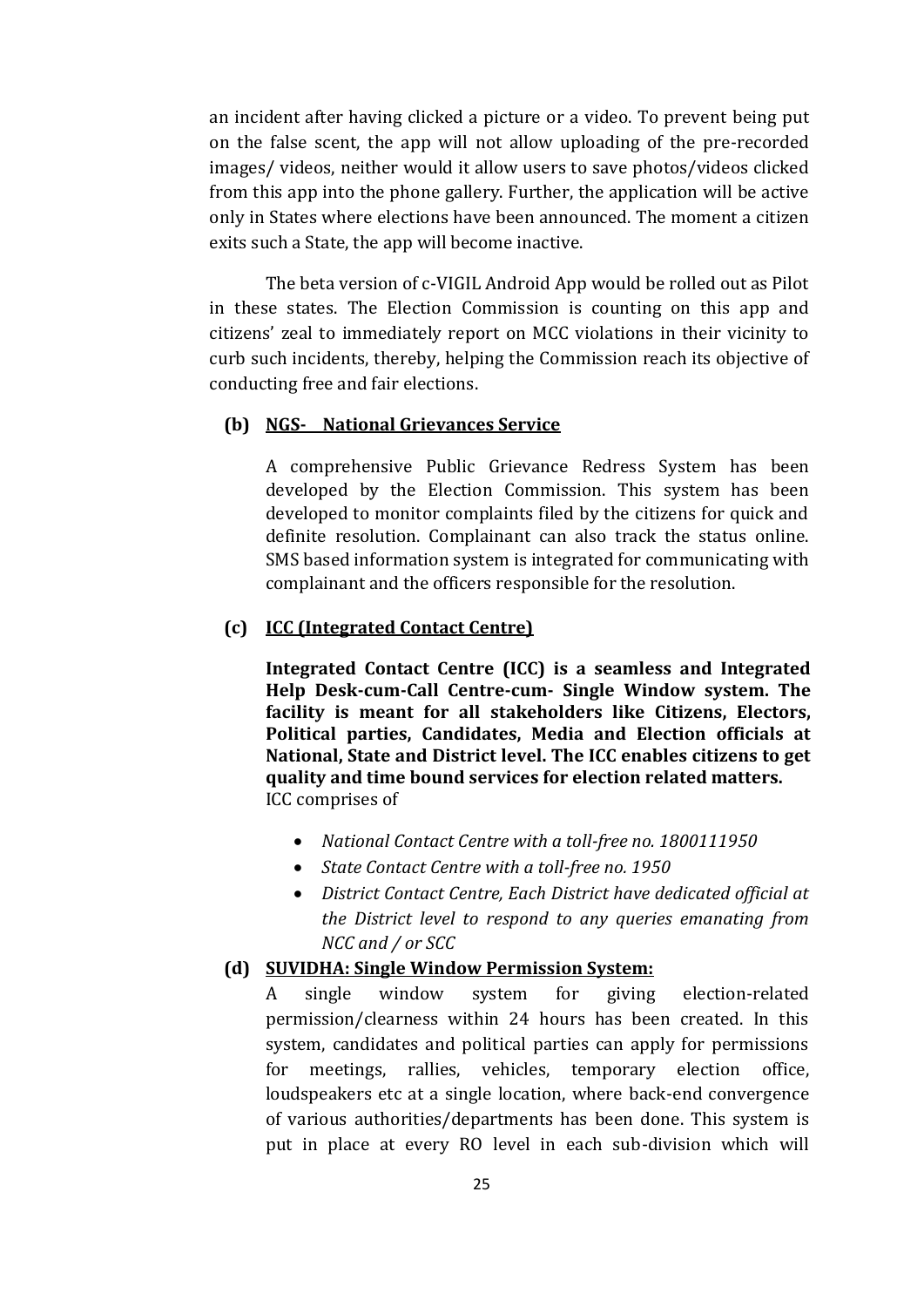provide for applying, processing, granting and monitoring permissions in a synergistic manner. However in case of permission for helicopter usage/ landing and use of helipads, the application shall have to be submitted at least 36 hours in advance.

### **(e) SUGAM: Vehicle Management System:**

It is an IT based Vehicle Management System with the facility of issuance of requisition letters for vehicles, capturing of vehicle details with address, mobile number and bank details of owner and drive, transfer of vehicles from one district to another district etc.

### **(f) Webcasting /CCTV at polling stations:**

Webcasting at identified critical stations for LIVE monitoring of election process, to keep a check on illegal activities such as booth capturing, money distribution and bogus voting and to bring about complete transparency in the voting process shall be undertaken. Further, during the election process, CCTV monitoring and webcasting shall also be done at various border check-posts, checknakas and other sensitive and critical locations across the constituencies to keep a strict vigil on any nefarious activities designed to vitiate the electoral process.

### **(g) Election Monitoring Dashboard**

This is the IT Tool which provides a dashboard of consolidated information, tools and timely reports to officers engaged in election monitoring process at all hierarchical level from top to bottom. This is essential since many processes and cycles continue to function during elections. The major activities can be broadly categorized as

- 1. Pre-poll reports
- 2. Poll day reports
- 3. Post-Poll reports
- 4. Trends and Result declaration

# **(h) Voter Centric information dissemination initiatives on CEO's websites**

It is the constant endeavor of the Commission to facilitate the voters in accessing the multifarious election-related services and information. As part of this vision, an SMS-based search facility and voter friendly interactive website has already been launched by CEOs and successfully working.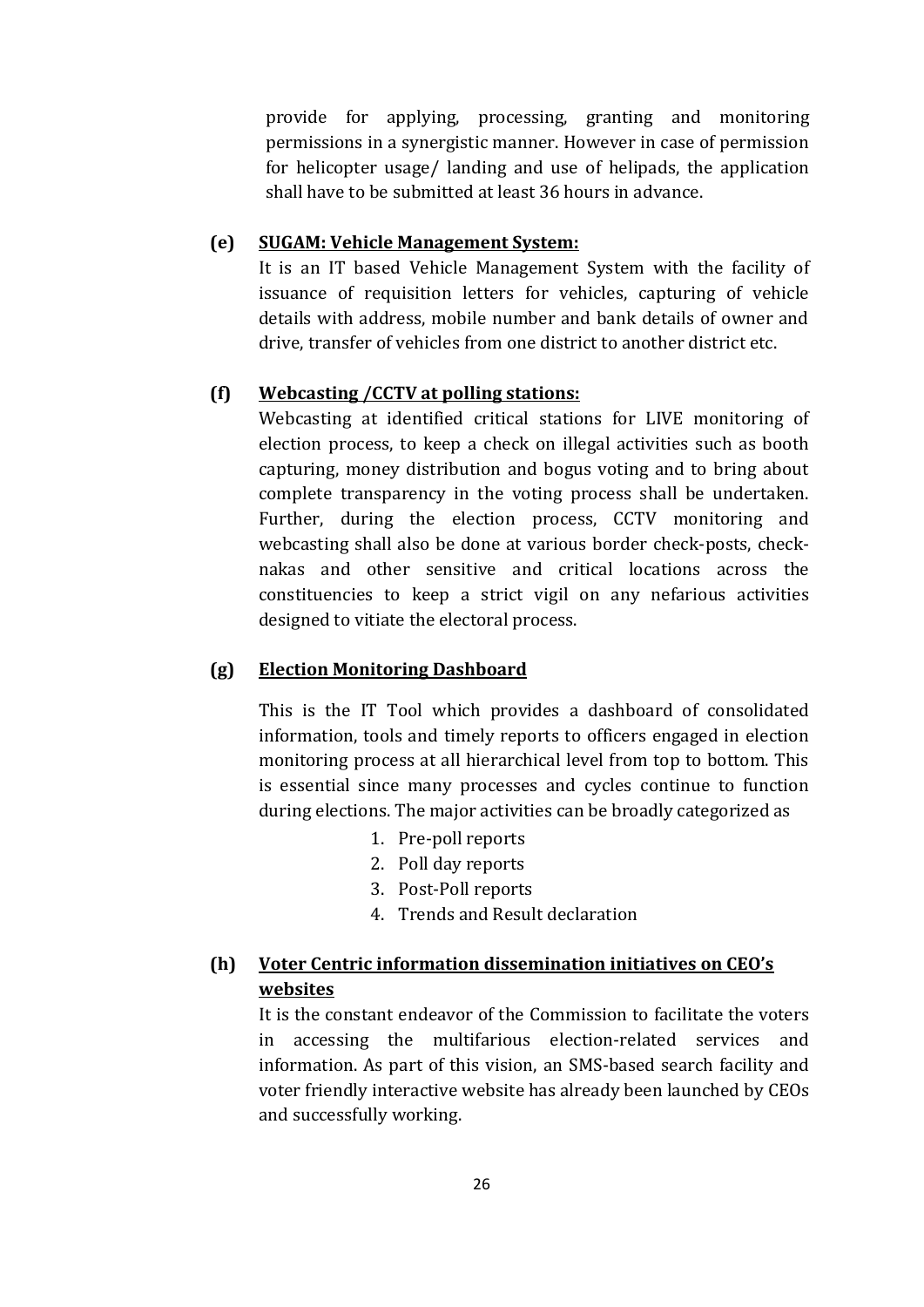# **(i) One-way Electronically Transmitted Postal Ballot for Service Voters:**

All registered Service Voters will be delivered e-postal ballot of their respective constituency through electronically transmitted postal ballot (ETPBS), which will be printed and after casting the vote will be sent back to Returning Officer by post.

## **(22) Conduct of Officials**

The Commission expects all officials engaged in the conduct of elections to discharge their duties in an impartial manner without any fear or favour. They are deemed to be on deputation to the Commission and shall be subject to its control, supervision and discipline. The conduct of all Government officials who have been entrusted with election related responsibilities and duties would remain under constant scrutiny of the Commission and strict action shall be taken against those officials who are found wanting on any account.

## **(23) Poll Day Monitoring System**

A constant and stringent 24-hour monitoring of the critical events and activities of the poll day will be done using the Poll Day Monitoring System. All the crucial events like reaching of Polling Parties, Votes Cast, Voters' Images etc will be captured and monitored using this state-of-the-art IT application, which has the added advantage of being used offline also, so as to circumvent nonconnectivity of network. All data captured offline is synchronized with the centralized server as soon as the person using the App comes in the coverage area. Through this App, we can find out Voter Turnout (VTR) gender-wise, agewise and section-wise.

## **(24) New Initiatives:**

# **1. Use of VVPATs at all Polling Stations:**

VVPATs will be used along with EVMs in all Assembly Constituencies of poll going states to enhance the transparency and credibility of the elections. On a pilot basis, VVPAT from One (1) Polling Station in each Assembly Constituency will be randomly selected to count VVPAT paper slips for verification of the result obtained from the control unit.

## **2. All Women Managed Polling Stations:**

All- women Managed Polling Stations' shall be **set up in one polling station for each Assembly Constituency** where the entire polling staff, including the police and security personnel, shall be Women.

## **3. Booth Level Planning:**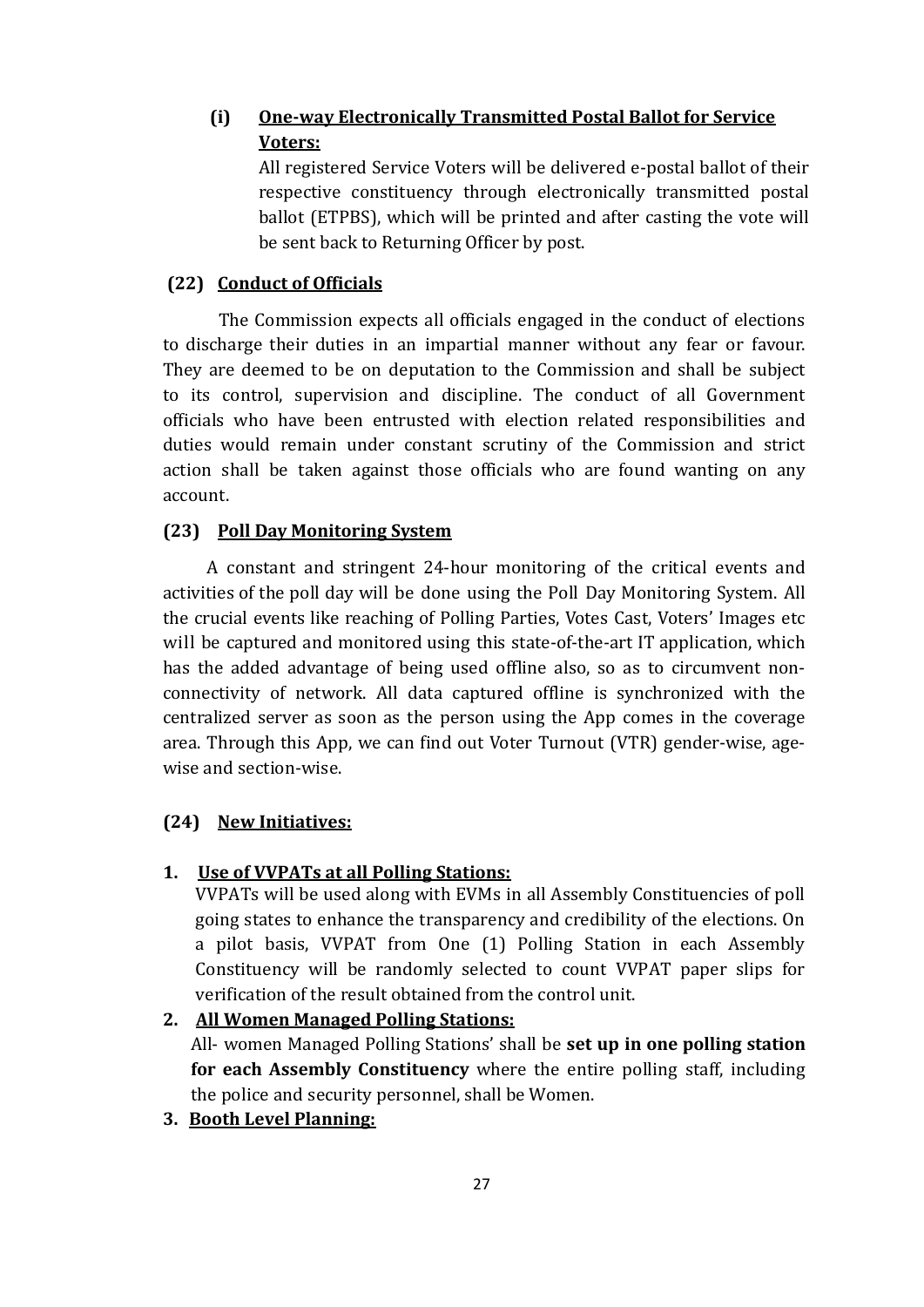An innovative "bottom up" approach of booth level planning and management has been implemented in the States of Chhattisgarh, Madhya Pradesh, Rajasthan, Mizoram & Telangana where in Booth Level plans for Polling Stations have been prepared containing all information and Standard Operating Procedures (SOP) for response for smooth conduct of elections at each Polling Station. These booth level Plans will be used to prepare AC level, District level and State level Election Management Plans.

### **4. E-Atlas :**

As a new innovation, GIS based planning, implementation and monitoring of various elections related activities are being implemented in these States for election planning.

### **5. E-Payment Gateway for Goods and Services:**

All Payments will be made through e-payment gateway for (i) Timely Payment for all the Civilian Officials/Police Officials deployed for "Election Duties" (ii) Timely Payment to all the Owners of the Vehicles which are Requisitioned for Election Purpose , (iii) Timely Payment for all the Vendors who provide Goods and Services for Election related Duties in all the Assembly Constituencies.

### **6. Registration of Service Voters and ETPBS:**

Earlier, the Commission implemented ETPBS (Electronically Transmitted Postal Ballot System) on pilot basis in 4 states of Punjab, UP, Uttarakhand and Manipur and in the entire state of Goa. ETPBS was used in all the State Assembly Elections conducted during 2017-2018 and will be used in these elections also.

### **7. Friendly Polling Stations for differently abled electors:**

Special facilitation voting at all Polling Stations would be ensured for all differently-abled electors.

## **8. c-VIGIL App:**

The delay in reporting of Model Code of Conduct (MCC) violations by citizens thus so far often resulted in the culprits escaping detection from the action squads. Also, the lack of any documented evidence in the form of pictures or videos was seen as a hurdle in verifying a complaint. The Commission's experience has also shown a significant percentage of reporting was false or inaccurate, which led to wastage of precious time of Field Verification Units. Further, the absence of a robust response system to quickly and accurately identify the scene of occurrence with the help of geographical location details hampered election officers' ability to apprehend the violators.

In the above backdrop, ECI undertook development of c-VIGIL Android Mobile Application. 'c-VIGIL' denotes 'Vigilant Citizen' and the proactive and responsible role he can play in the conduct of free and fair elections. Using the application, vigilant citizens can send live reports on incidents of MCC violation within minutes of having witnessed them. The violations could be reported from the date of announcement of elections to a day after the polls